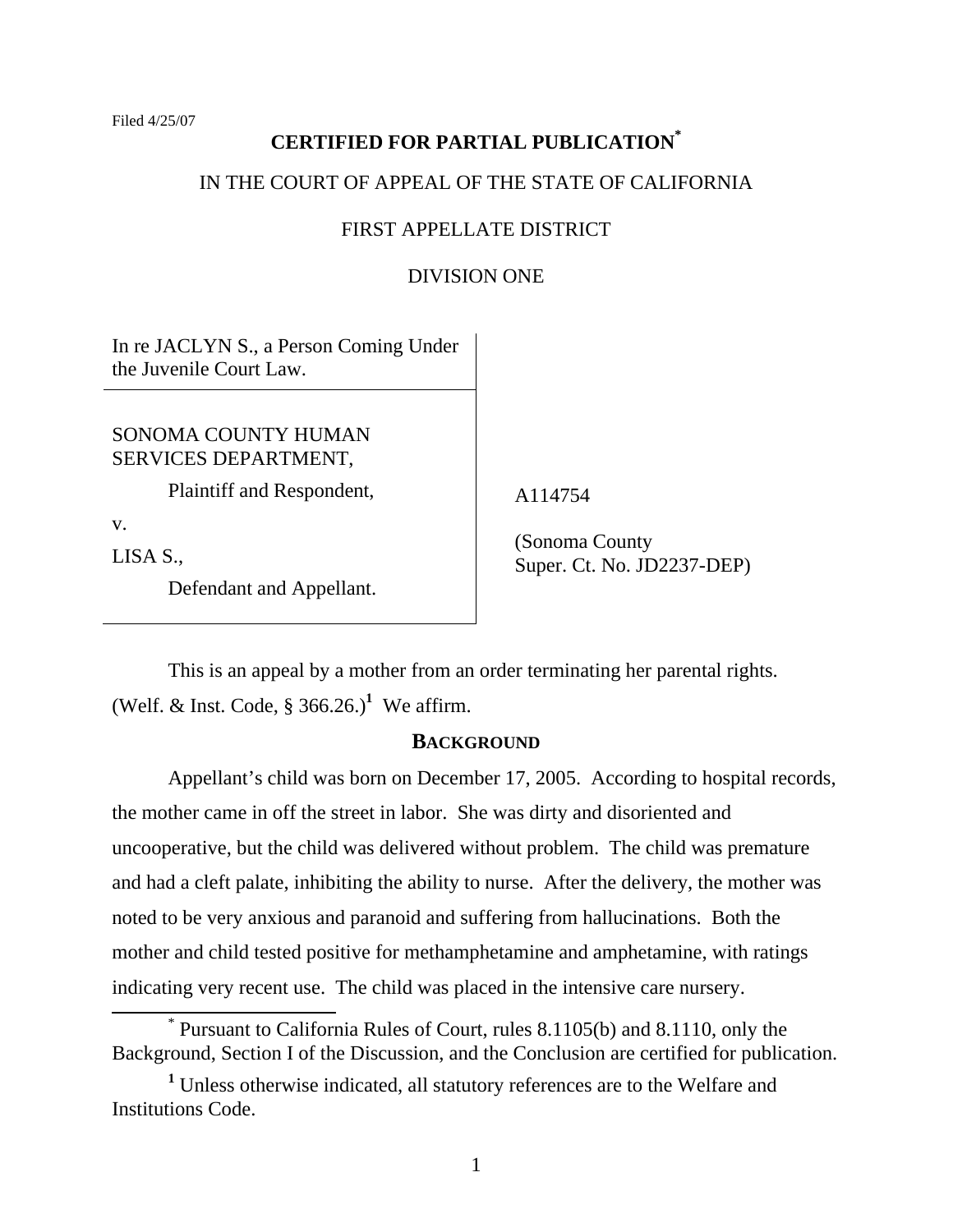According to hospital records, the mother's condition and behavior caused the hospital to call a mental health facility, which was familiar with the mother and responded she was not schizophrenic, but did suffer from psychosis secondary to polysubstance abuse. The hospital mental health staff determined the mother was not a threat to herself or others, but reported she was uncooperative and would not follow any recommendations for treatment. A friend of the family told nursing staff the mother had been homeless for four years, and had a history of psychiatric disorders and alcohol abuse.

 A petition was filed on December 29, 2005, alleging a failure to protect and a lack of provision for support. The petition was supported by the report of a social worker for the county human services agency (the agency). The mother had told the hospital social worker she had handled her own prenatal care. She also said she had had regular prenatal care, but she refused to sign a release that would allow the social worker to confirm that claim. She stated she had a place to live, but gave several different stories about where she was living. She did not know who the child's father was, explaining she had had a sexual encounter with a man but did not know his name. She refused to sign a medical release for the child. The social worker also reported the mother had another child, who had been detained in 2001 after the mother had been arrested for being under the influence of methamphetamine. The mother's parental rights in that child were terminated in 2003, and the child has been adopted.

 The mother and her attorney appeared at a hearing held on January 17, 2006. The juvenile court, at the request of the mother's attorney, and after discussing the matter with the mother, appointed a guardian ad litem for the mother, and set the matter over to February 2, 2006, for the jurisdictional hearing. The mother appeared with the guardian ad litem and her attorney on February 2. Her attorney informed the court the guardian ad litem had explained to the mother her right to contest the jurisdictional report and the consequences of submitting the matter on the report, and the mother had agreed to submit the matter on the report. The court discussed the matter with the mother, who, while complaining that the report was inaccurate and stating a concern that the child was being put up for adoption, confirmed she had spoken with the guardian ad litem and had agreed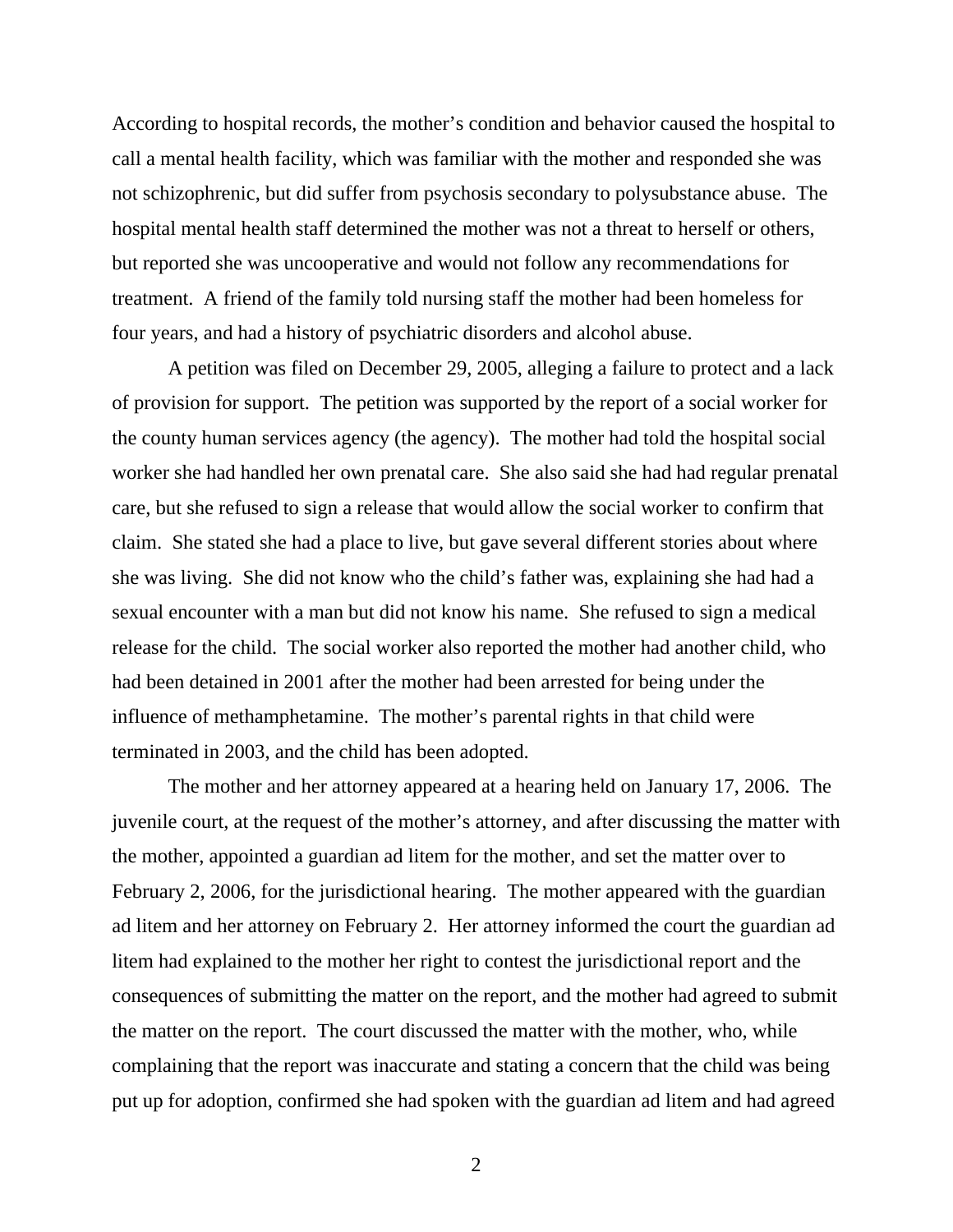that the matter should be submitted on the report.**<sup>2</sup>** The court found the allegations of the petition to be true, and exercised jurisdiction over the child. The mother had told the social worker she had no Indian ancestry, but at the hearing the mother asserted her

<sup>2</sup> The transcript of the jurisdictional hearing reveals the following, occurring after the mother's attorney represented the guardian ad litem had discussed the report with the mother, that the mother had been informed of her right to contest the report, to crossexamine the agency's witnesses, to bring in her own witnesses and to testify on her own behalf, and that the mother understood she was waiving those rights by submitting the matter on the report:

"[THE COURT]: Okay. [Addressing the mother]: [D]id you hear what [the attorney] had to say?

"[THE MOTHER]: Yeah, I did.

"[THE COURT]: Is that what happened? She did explain all those things to you?

"[THE MOTHER]: She explained the rights basically, but we didn't speak about it too much, but she did kind of explain that—those pretty much.

"[THE COURT]: Okay. And so you have no—you're agreeing through [the guardian ad litem] to have the court read the report and make its decision on that report?

"[THE MOTHER]: [The guardian ad litem], she's pretty trustworthy and she seems like, yeah, she showed me the report. And I don't agree with most of it, but the last couple pages seem somewhat correct because I'm not putting [the child] up for adoption. And, so, she says all these things are said, but that's just hearsay, that's just what people say, so that's what I'm going by.

"[THE COURT]: Okay. So you feel comfortable doing this?

"[THE MOTHER]: Well I don't know because I'm not real sure if that's exactly what's being done, because maybe they're trying to put her up for adoption or something.

"[THE COURT]: No, no. It's—

"[THE MOTHER]: I just want my baby back. I wouldn't have had her if I didn't want her, you know. I've had a lot of—I've had abortions, but I wanted her so it's really difficult for me because it's a lot of pain to go through and to have somebody taken away. And I don't even know. [¶] . . . [¶] But, yeah, I pretty much agree with her, because she seems like she knows what she's talking about. I don't know a lot about law, but I'm a hair stylist, I'm a mom and that's all I can say.

"[GUARDIAN AD LITEM]: Your Honor, what might make the record a little more complete is yesterday we met for over two hours. And I actually read the entire report to her. We went over the comments by the social worker, the recommendations by the social worker. We reviewed the prima facie. Her actual disagreements are contained within the body of the report."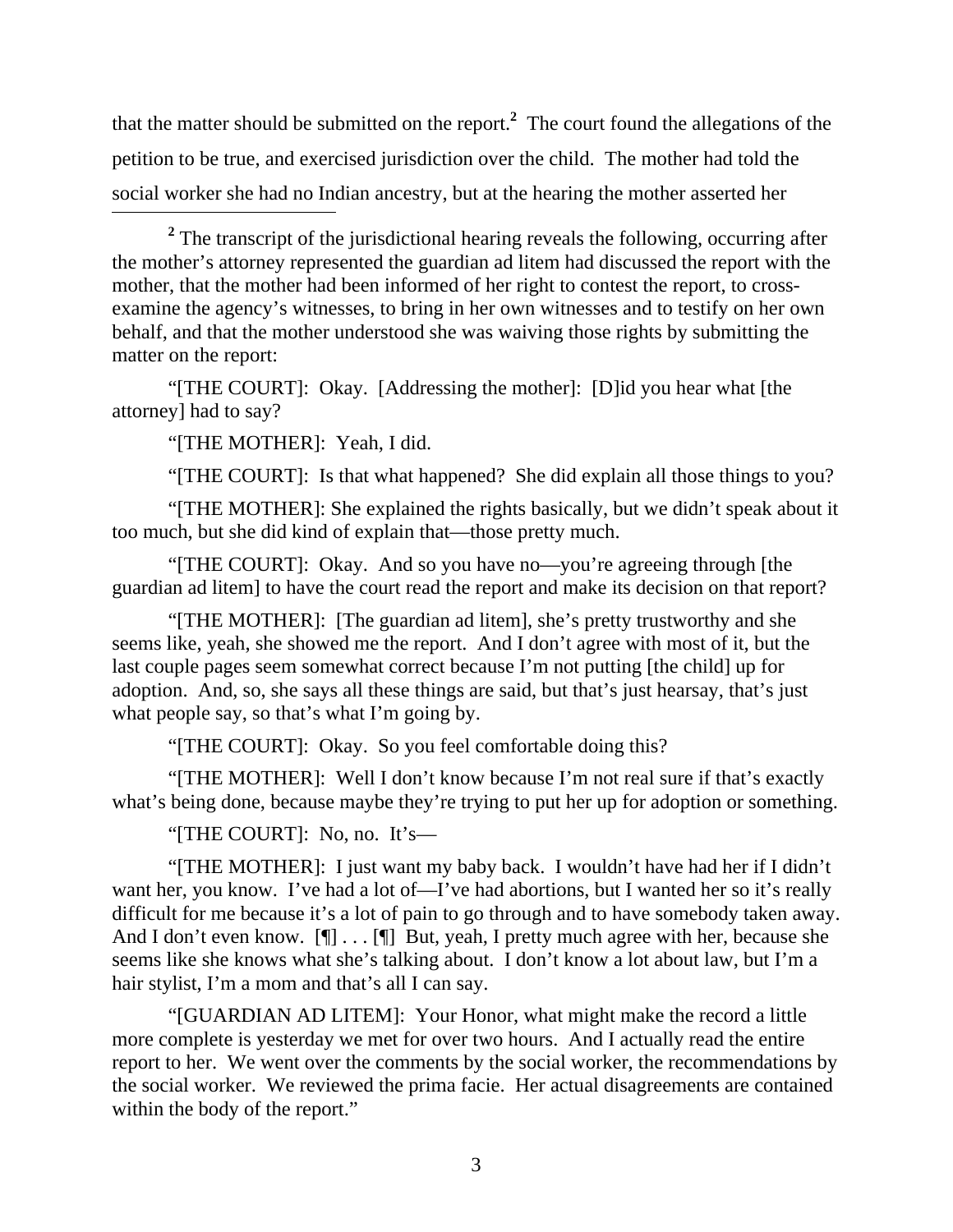mother's father "is full, almost full-blooded Indian." The court therefore ruled the Indian Child Welfare Act (25 U.S.C. § 1901 et seq. (ICWA)) might apply. The mother provided the court with a permanent mailing address, which the court ruled would be used for purposes of notice unless or until the mother provided written notice of a new permanent mailing address.

 The matter was put over to February 22. The mother had been notified of the hearing, but failed to appear. The mother's attorney and the guardian ad litem were present, as were the attorneys for the child and for the agency. The mother's attorney requested a contested hearing, which was set for March 20, 2006.

 The mother did not appear at the March 20, 2006 dispositional hearing. By this time, the mother's visitation with the child had been suspended, as it had been determined her behavior during scheduled visits posed a high risk of safety to the child and to the social worker monitoring the visits.**<sup>3</sup>** The social worker reported she had spoken to the mother by telephone, informing her of the date of the hearing. The guardian ad litem reported she had been attempting to reach the mother by telephone, using three different numbers that had been provided to her. Three weeks previously, she had reached a man named Ron who said he wasn't going to have anything to do with the mother. The

 $\overline{a}$ 

<sup>&</sup>lt;sup>3</sup> The mother sometimes was late and sometimes did not show for scheduled visits. On one occasion she smelled slightly of alcohol, and during the visit became increasingly upset. She responded to efforts to calm her by becoming verbally abusive and using profanity and refused to hand the child back to the social worker until the worker's supervisor threatened to call the sheriff's department. On another occasion, the mother called the social worker several times, highly agitated because a visit had been cancelled because of a county holiday. An attempt to reschedule the visit failed when it turned out the foster mother had a medical appointment for the same time. The mother's agitation increased during the course of the phone calls, and the social worker terminated two of the calls as the mother had become verbally abusive towards her. Visitation was terminated a few days later after the mother had been observed drinking a beverage out of a paper bag in the parking lot and smelled of alcohol. She became agitated and hostile, yelling at the social workers and security. The agency canceled the visit scheduled for that day. It was decided visitation should be suspended until the agency's safety concerns could be met. The social worker left a detailed telephone message for the mother. Later, when she attempted to speak with the mother in person, the mother refused to discuss the matter and ran from the building.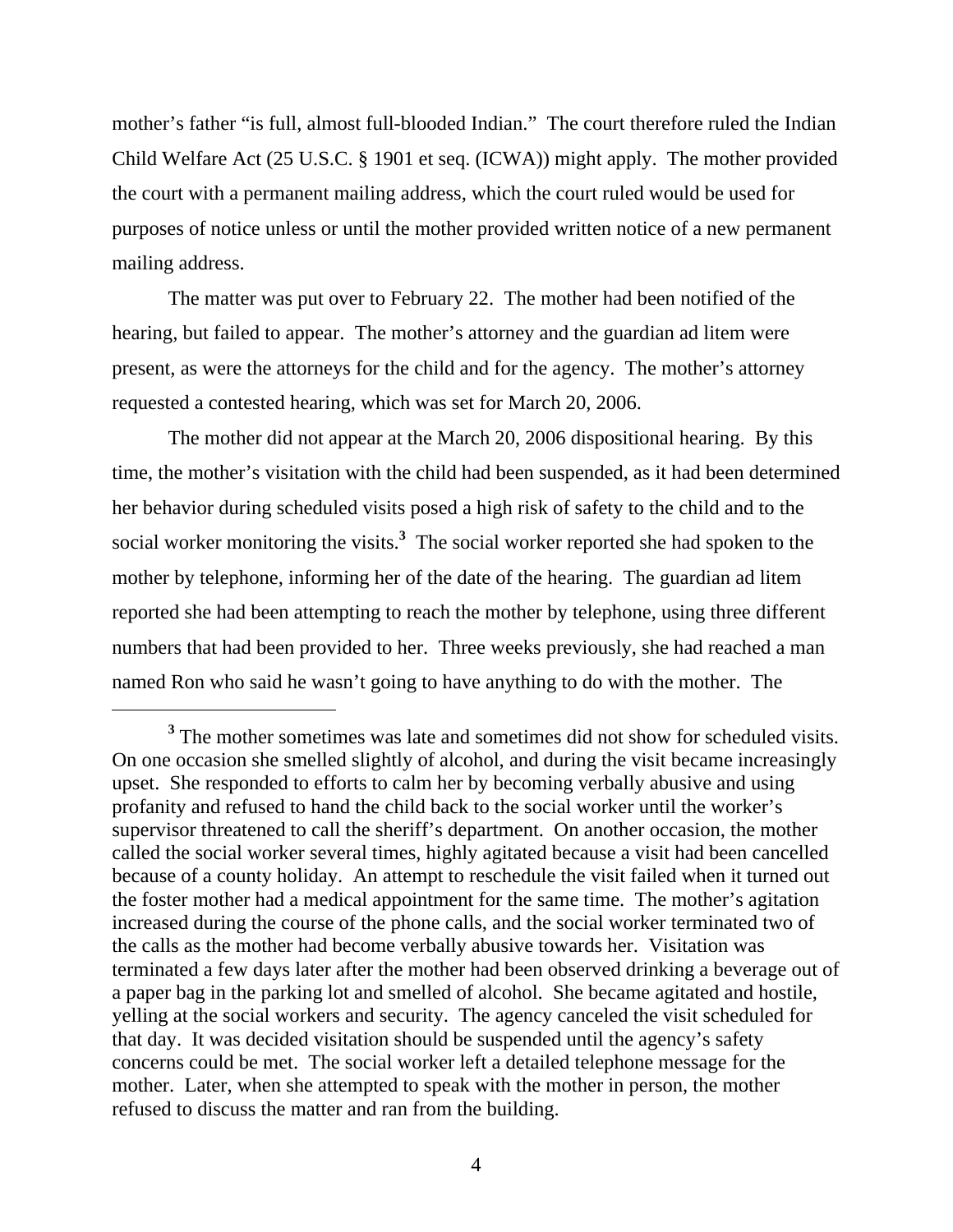guardian ad litem also reached the maternal grandmother, who stated she had no idea where the mother was, but said her home was always a resource for the mother. The mother had never contacted the guardian ad litem, but the friend, Ron, had delivered an envelope of handwritten notes from the mother that morning. The guardian ad litem had urged him to have the mother show up for the hearing. The guardian ad litem and the mother's attorney then submitted the matter on the agency's report and recommendations. The guardian ad litem signed a waiver of rights on the mother's behalf.

 The court found reunification services had been terminated in connection with the mother's older child because the parents had failed to reunify with that child and the mother had not made reasonable efforts to treat the problems that had caused the child to be removed from her care and custody. The court also found the mother had a history of extensive, abusive and chronic use of drugs or alcohol, and had resisted prior courtordered treatment for the problem during the three-year period immediately prior to the filing of the petition in this case. It found the mother had received actual and constructive notice of the proceedings, but had voluntarily absented herself from them. It found the mother had made no progress toward alleviating or mitigating the causes necessitating removal of the child from her custody. The court ruled reunification efforts would not benefit the child or be in the child's best interests. It set the matter over for a section 366.26 selection and implementation hearing.

 The selection and implementation hearing was held on July 24, 2006. The mother was present, as were her attorney and the guardian ad litem. The child had been living with a foster family for several months, had adjusted well and was responding positively to all the family members. The foster parents wished to adopt her. The mother's attorney reported the guardian ad litem had informed her the mother had requested a new attorney, a new guardian ad litem and a new judicial officer. The guardian ad litem had instructed the attorney to submit the matter to the court with the mother's comments. The court discussed the situation with the mother, telling her it was not going to step down, was going to deny the mother's requests and would be accepting the direction of the guardian ad litem to submit the matter on the agency's report. The court found it likely the child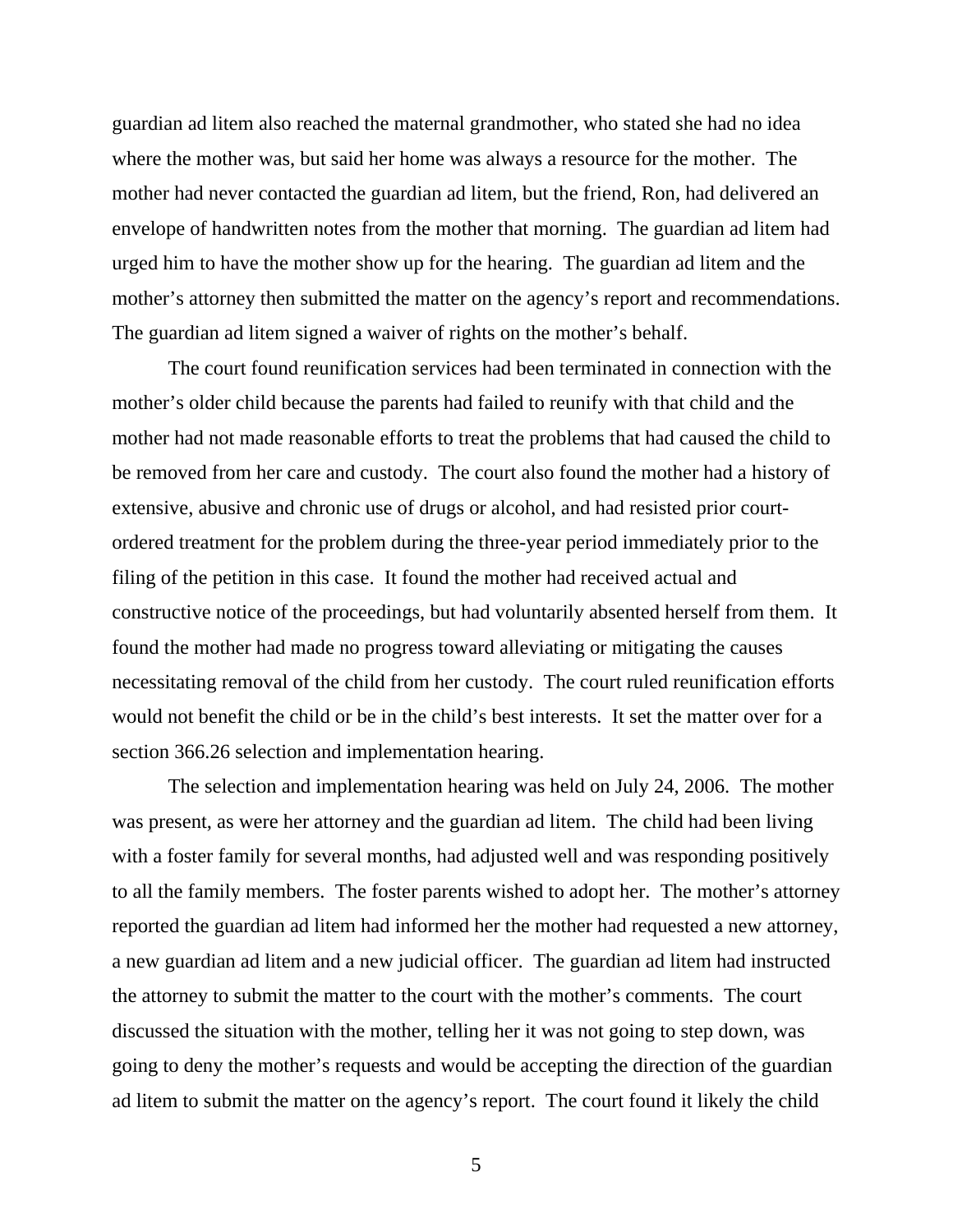would be adopted and that termination of parental rights would not be detrimental to the child. It therefore terminated the mother's parental rights and ordered a permanent plan of adoption.

## **DISCUSSION**

## **I.**

### **Appointment of Guardian Ad Litem**

The mother claims error in the appointment of the guardian ad litem.

 As a threshold matter, we agree with the parties that the mother did not forfeit her right to make this claim by failing to attack the appointment by writ. (See *In re Joann E.*  (2002) 104 Cal.App.4th 347, 353-354 (*Joann E.)* and *In re Jessica G.* (2001) 93 Cal.App.4th 1180, 1190 (*Jessica G.*).)**<sup>4</sup>**

 As applied to dependency cases, section 372 of the Code of Civil Procedure requires the appointment of a guardian ad litem if a parent is incompetent. (*In re Sara D.* (2001) 87 Cal.App.4th 661, 667 (*Sara D.*) A parent is incompetent if the parent is unable to understand the proceedings or cannot assist the attorney in protecting the parent's interests in the companionship, custody, control and maintenance of the child. (*In re Enrique G.* (2006) 140 Cal.App.4th 676, 684 (*Enrique G.*); *Jessica G., supra,* 93 Cal.App.4th at p. 1186; *Sara D., supra,* 87 Cal.App.4th at p. 667.) When the court has knowledge of the parent's incompetency, its failure to appoint a guardian ad litem is error. (*In re Lisa M.* (1986) 177 Cal.App.3d 915, 919.) But case law also has established it is error, and a denial of due process, to appoint a guardian ad litem if the parent has not agreed to the appointment or is not truly incompetent, because the effect of the appointment is to remove the control of litigation from the parent. (*In re C. G.* (2005) 129 Cal.App.4th 27, 32-35 (*C. G.*); *In re Daniel S.* (2004) 115 Cal.App.4th 903, 912

<sup>&</sup>lt;sup>4</sup> A little over one month after the dispositional hearing, the mother, acting in pro per, filed a writ petition, asking that the order setting the matter for the section 366.26 hearing be vacated, also asking for reunification services and to be given custody of the child. The mother's petition stated no grounds for relief and this court summarily denied the petition. It need not be decided here whether the mother's petition adequately raised an issue as to the appointment of the guardian ad litem, as under the cited authorities, the issue is not waived by the failure to seek review by extraordinary writ.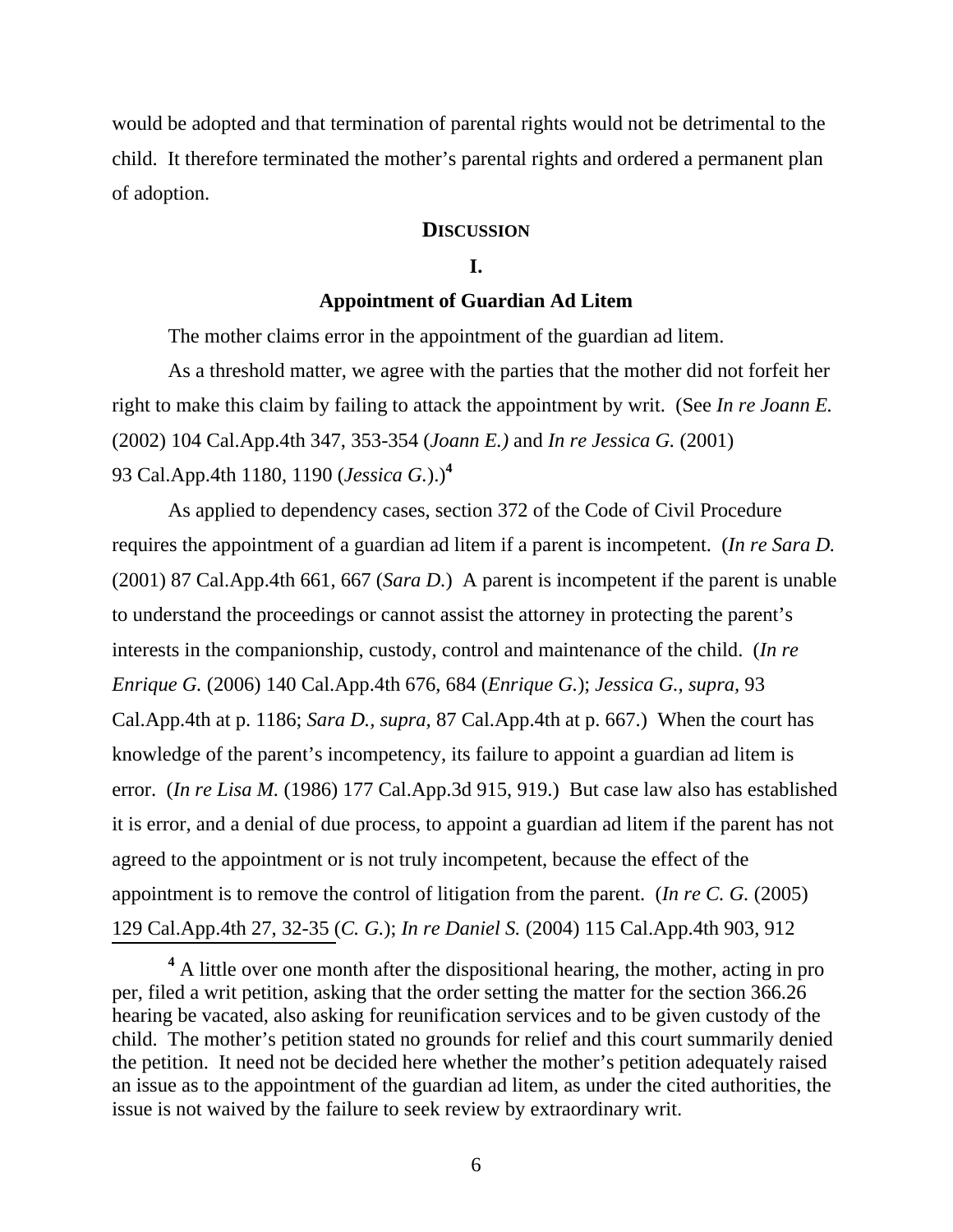(*Daniel S.*); *Joann E., supra,* 104 Cal.App.4th at pp. 354-359; *Jessica G., supra,* at pp. 1186-1189; *Sara D., supra,* at pp. 667-674.) There is a split in authority as to the nature of the error. Most courts require reversal only if the reviewing court cannot say the error was harmless beyond a reasonable doubt. (*Enrique G.*, *supra*, at pp. 684-685; *Joann E., supra,* at p. 359; *Sara D., supra,* at p. 673.) There also is authority for holding the error to be structural, requiring reversal of subsequent orders even without a showing of resulting prejudice. (*C. G., supra,* at pp. 33-34.) **<sup>5</sup>**

## *Due Process*

 $\overline{a}$ 

 The parent's due process rights are satisfied if the parent consents to the appointment of a guardian ad litem or, if the parent does not consent, the court holds an informal hearing in which the parent has an opportunity to explain why a guardian ad litem is not required. (*Enrique G., supra,* 140 Cal.App.4th at p. 683; *Daniel S., supra,*  115 Cal.App.4th at p. 912.) It has been held that at the informal hearing, the court or the parent's attorney must explain the purpose of a guardian ad litem, why counsel believes the appointment is necessary, and what authority the parent will be ceding to the guardian ad litem. The parent must be given the opportunity to respond. (*Enrique G., supra,* at p. 684; *Jessica G., supra,* 93 Cal.App.4th at p. 1188.) "At a minimum, the court should make an inquiry sufficient to satisfy it that the parent is, or is not, competent; i.e., whether the parent understands the nature of the proceedings and can assist the attorney in protecting his/her rights." (*Sara D., supra,* 87 Cal.App.4th at p. 672; *Enrique G., supra,* at p. 684; *Jessica G.*, *supra,* at p. 1188.)

 The court here conducted an informal hearing. The mother's attorney told the court the mother had been uncooperative, failing to show up for an appointed meeting and on other occasions leaving messages she was too emotionally upset to meet with the attorney. As result, the attorney had been unable to meet with the mother prior to the date of the hearing. The mother then suggested a new attorney be appointed for her "like

**<sup>5</sup>** The Supreme Court recently granted review in *In re James F.*, review granted March 28, 2007, S150316, for purposes of deciding the proper standard of review for the erroneous appointment of a guardian ad litem in a juvenile dependency case.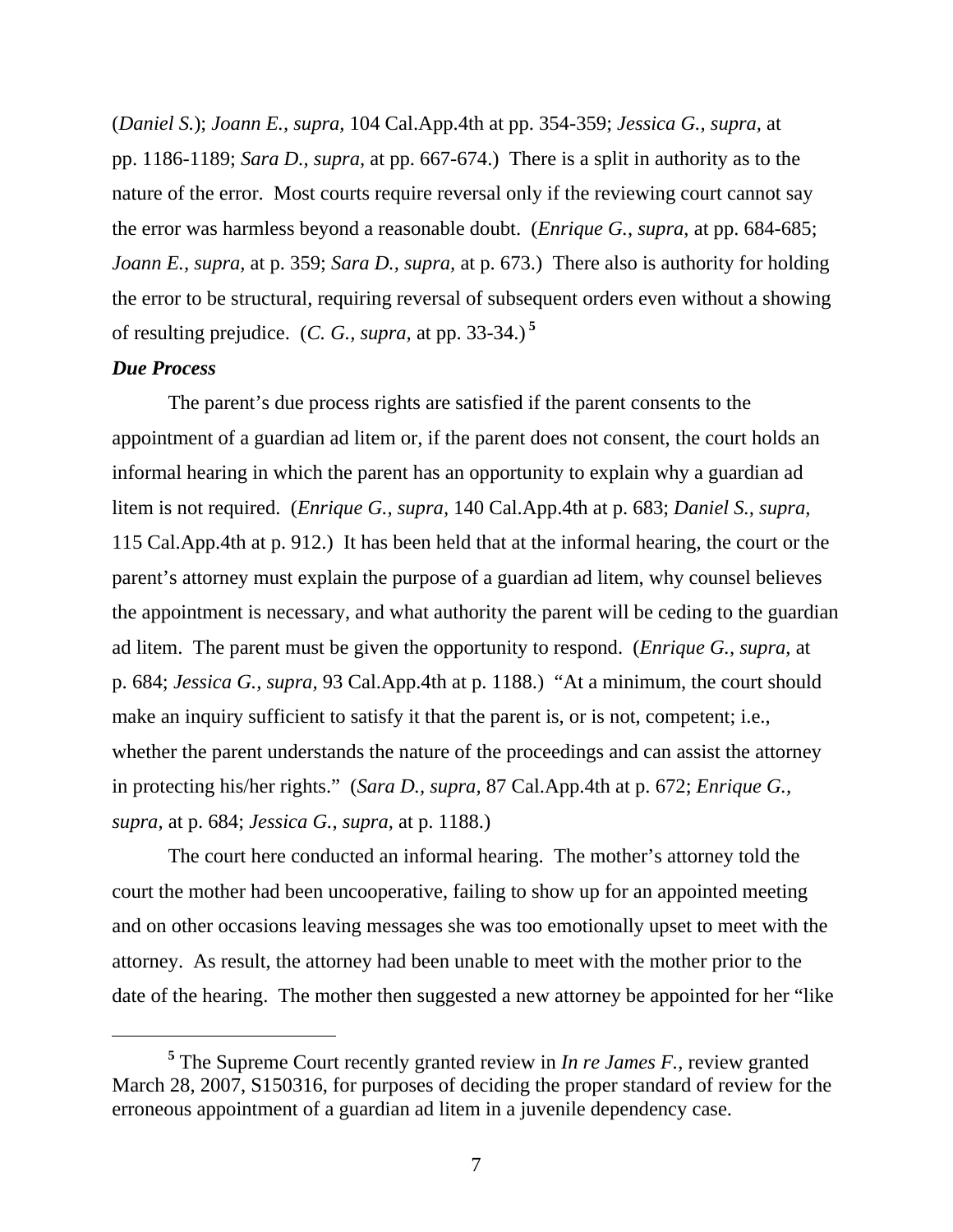maybe Pat [Lansdowne] . . . somebody that wants to represent me. Because, obviously, we don't—she doesn't like me, so I'm feeling little bit insecure from the get-go." The mother's attorney stated she had spoken with Ms. Lansdowne, who was available and willing to be the mother's guardian ad litem. The court explained to the mother, "[the attorney] is asking that this Court, if it appoints Ms. Lansdowne, that she would essentially be a person to assist you and to act on your behalf in this matter in coordination with [the attorney] because [the attorney] is claiming that you are not able to fully understand and grasp what is going on here." The mother disagreed with the attorney's assessment. The attorney explained the mother's emotional state alternated from high to low, making it difficult to speak to her or to get her to do something she said she would do.

 The court stated a guardian ad litem will be appointed "where there is inability to cooperate meaningfully with counsel because of whatever condition is in existence." It asked if there was any evidence of the need for the appointment besides the mother's emotional ups and downs and instability. The court also asked the mother about the proceedings leading to the termination of her rights in her other child. The mother did not appear to understand what the court was asking, and spoke instead about the difficulties she had experienced trying to reach her attorney. The court asked the agency's attorney for his comments. The attorney began to talk about the earlier case, but was interrupted by the mother who complained that neither she nor her other child wanted the child to be talked about. The agency's attorney then spoke about the agency's contacts with the mother, stating the social worker also had asked that a guardian ad litem be appointed and had expressed concern about the mother's ability to understand and participate in the proceedings. The attorney asserted the mother had experienced difficulty understanding the court's questions in a previous proceeding, and also in understanding a standard letter from the agency. On numerous occasions the mother's conversations with the social worker indicated she was confused and disoriented. She had been late for visits and meetings. On one occasion the social worker had written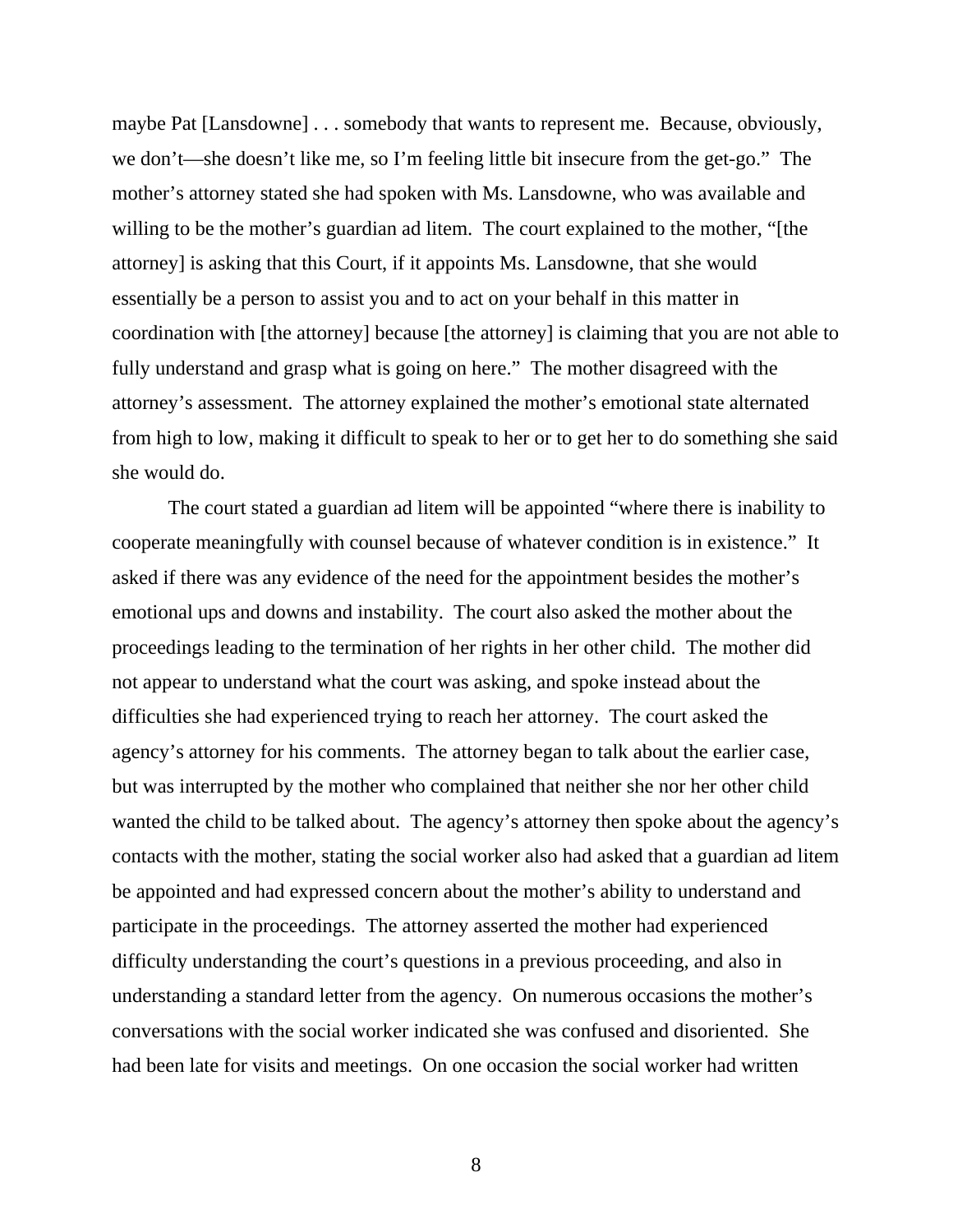down for the mother the date and time of a visit, but within five minutes the mother had called from the parking lot, acting as if the conversation never had taken place.

 The court told the mother it was thinking of appointing Ms. Lansdowne to assist her. "But it's—she would not technically be your lawyer. She would technically be kind of like consulting with [your attorney] on your behalf if you were not 100 percent aware of everything that you needed to be aware of. In other words, Ms. Lansdowne would be empowered to speak with you and then act in your interests as more as like a client than as a lawyer for you. [¶] So is that something that you would feel would be beneficial to you?" The mother replied, "I pretty much understand. I just feel that we haven't had enough time to discuss anything, but I think that that might be better because I don't think she's understanding me. So that would probably be better."

 The mother's position is that she did not agree to the appointment because its consequences had not been explained to her. She argues, further, the evidence did not establish she suffered from a condition rendering her unable to understand the nature of the proceedings or to assist her attorney, justifying an involuntary appointment. She complains that in deciding to appoint a guardian ad litem, the court improperly considered hearsay evidence contained in the agency's report or asserted by the agency's attorney. (See *Sara D.*, *supra,* 87 Cal.App.4th at p. 674, questioning whether the multiple hearsay in social studies would be admissible to determine whether an adult is incompetent.) The mother also contends no weight should be given to the trial court's personal observation of the mother.

We are troubled by what appears to be the view that the appointment of a guardian ad litem is an act adverse to a parent, depriving the parent of the ability to present his or her case. A guardian ad litem is appointed to protect the parent's rights, and to act on the parent's behalf. The guardian may make tactical and even fundamental decisions affecting the litigation, but always with the interest of the guardian's charge in mind. (*In re Christana B.* (1993) 19 Cal.App.4th 1441, 1454 (*Christina B.*); and see *In re Josiah Z.*  (2005) 36 Cal.4th 664, 678.) In civil matters, the guardian is an officer of the court, and, like any other officer, is subject to court supervision. (*Regency Health Services, Inc. v.*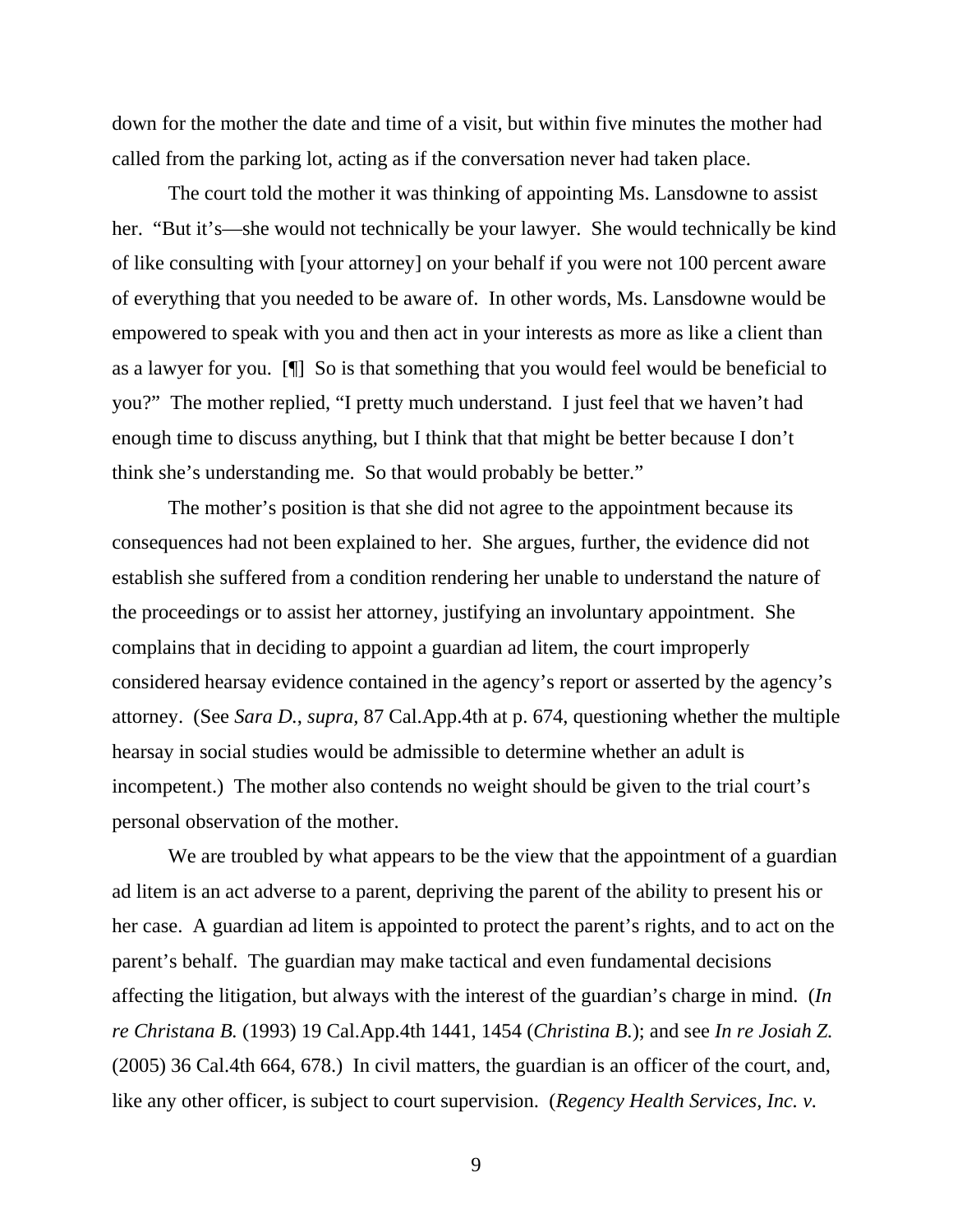*Superior Court* (1998) 64 Cal.App.4th 1496, 1502.) Where the guardian exceeds his or her powers, so that the parent is deprived of some fundamental right, reversal is required. (*Ibid.*) But we can see no reason to reverse when the guardian ad litem, although erroneously appointed, presents the parent's case when the parent has absented herself from the proceedings and cannot or will not act on her own behalf. We also see no reason to assume a guardian ad litem has abandoned the role of guardian, has ignored the parent's wishes and has failed to protect or advance the parent's interests, or that the trial court ignored its own responsibility to oversee the guardian's conduct. Finally, while it is always possible the guardian ad litem, in attempting to protect the parent's *interests*, acts against the parent's *wishes*, it is difficult to see how that action could lead to reversible error if it did not compromise the parent's case.

 In addition, whether due process is served requires more than a consideration of the parent's interests. As the court in *Sara D*., recognized, "Due process is a flexible concept which requires balancing of several factors, including (1) the private interest that will be affected by the official action, (2) the risk of an erroneous deprivation of such interest through the procedures used, (3) the interest in informing individuals of the nature, grounds and consequences of the action and in enabling them to present their side of the story, and (4) the governmental interest, including the function involved and the fiscal and administrative burdens that the additional or substitute procedural requirement would entail." (*Sara D., supra,* 87 Cal.App.4th at p. 671.) (And see *In re Sade C.* (1996) 13 Cal.4th 952, 989, recognizing the state's interest in preserving and promoting the welfare of the child and a fiscal and administrative interest in reducing the cost and burden of the proceedings.) Further, "[t]he goal of dependency proceedings, both trial and appellate, is to safeguard the welfare of California's children. 'The objective of the dependency scheme is to protect abused or neglected children and those at substantial risk thereof and to provide permanent, stable homes if those children cannot be returned home within a prescribed period of time.' [Citation.] These proceedings are ' "designed" not to prosecute a parent, but to protect the child." ' [Citation.] The best interests of the child are paramount. [Citations.]" (*In re Josiah Z.*, *supra*, 36 Cal.4th at p. 673.) The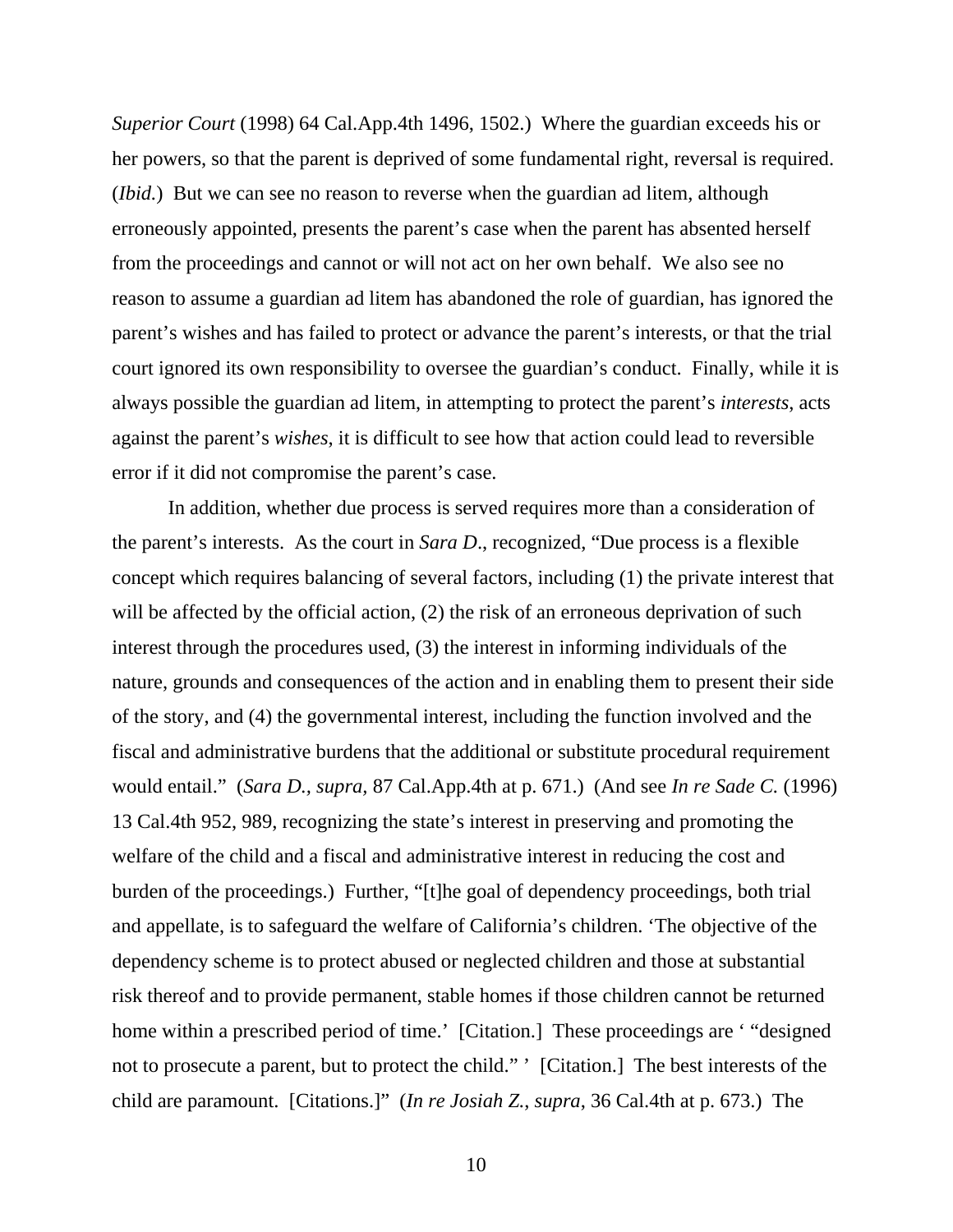interest of the child, therefore, while not necessarily greater than the interest of the parent (see *In re Marilyn H.* (1993) 5 Cal.4th 295, 309), is a factor to be considered in determining whether due process has been served.

 Here, the appointment was made after an informal hearing, by a court that clearly was aware of the circumstances justifying or requiring the appointment of a guardian ad litem, made an inquiry into the need for one, and appointed the guardian ad litem only after satisfying itself the mother would be benefited by the appointment.**<sup>6</sup>** The mother was present at the hearing, was allowed to respond and agreed the appointment would be beneficial to her. Nonetheless, it is true the mother's agreement to the appointment of the guardian ad litem was secured without a clear explanation to her of the consequences of the appointment.**<sup>7</sup>** In addition, without reference to the hearsay in the social services report, the record does not establish the mother either lacked the capacity to understand the nature or consequences of the proceeding or was unable to assist counsel in preparation of the case. We have no reason to doubt the trial court in fact found the mother to be incompetent, and we are reluctant to second-guess a court that was perfectly aware of its responsibilities and was able, personally, to observe the mother, and made its decision only after discussing the matter with her. But, in light of the principles discussed in the cited cases, and for purposes of argument, we will accept that the record does not establish the prerequisites for appointment of a guardian ad litem were met, and the appointment therefore was error.

 We are not at all certain it follows there was a violation of due process. The appointment had very little impact on the mother's ability to direct or participate in the litigation. It served the interests of the state in promoting the welfare of the child and avoiding the costs and burdens of attempting to litigate with an uncooperative and often

 $\overline{a}$ 

**<sup>6</sup>** Contrast *Enrique G., supra,* 140 Cal.App.4th at p. 684; *Daniel S., supra,*  115 Cal.App.4th at p. 912; *Jessica G., supra,* 93 Cal.App.4th at pp.1188-1189; *Sara D., supra,* 87 Cal.App.4th at pp. 664, 672-673.

<sup>&</sup>lt;sup>7</sup> Of course, the claim that the mother did not understand the consequences of the appointment tends to undermine any claim that her later failures to participate in the proceedings were based on a belief she had no control over the proceedings.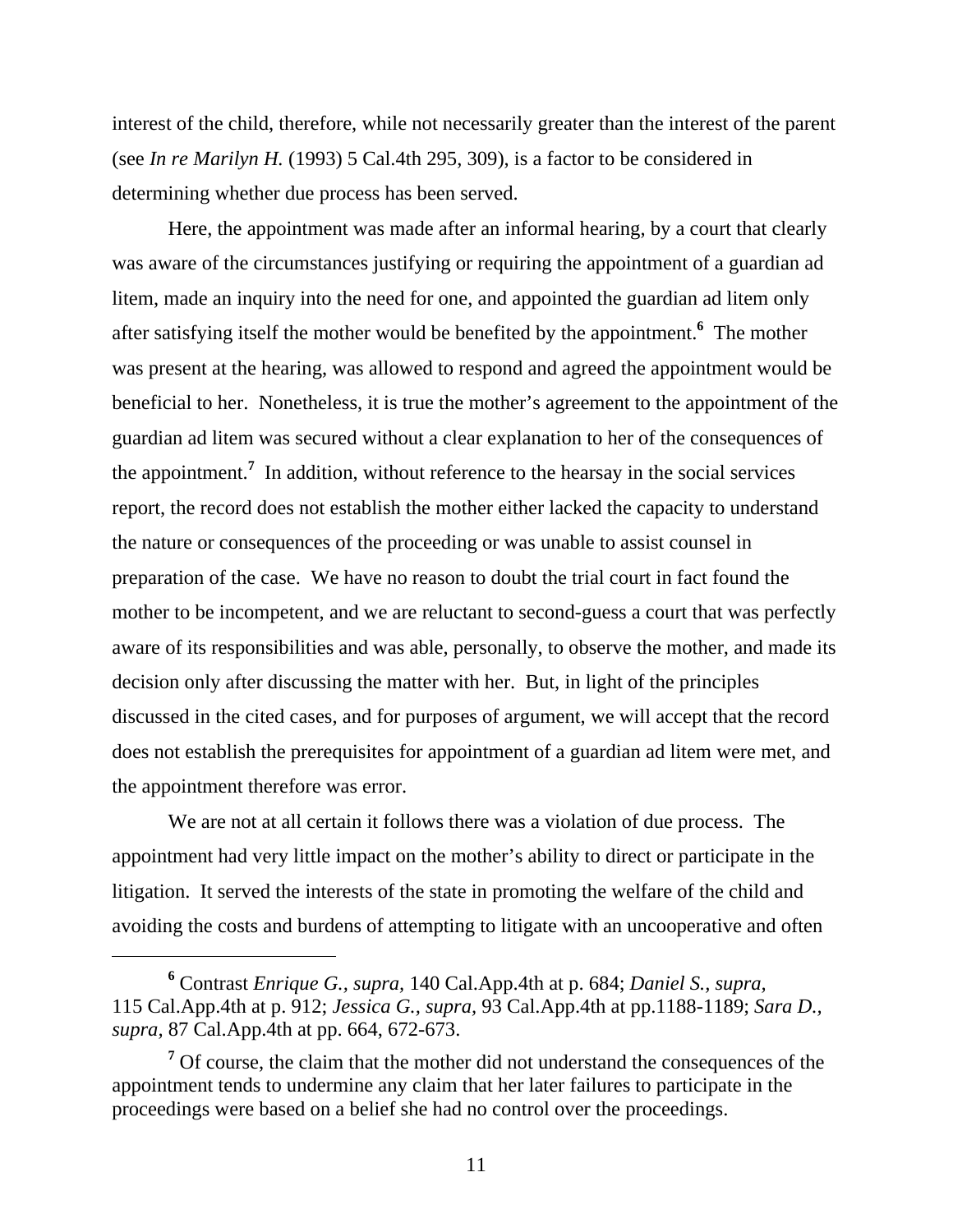absent party. As the child had no significant relationship with the mother, or with the mother's family, the child had little if any interest in prolonging the proceedings on the hope that some relationship with the mother might be created. The child's interest, therefore, also was for a speedy disposition. On balance, due process was served in this case, even if the court erred in appointing the guardian ad litem.

 But even if the appointment was erroneous, and even if due process was not served, we cannot agree that the error was structural, requiring reversal without a showing of prejudice. In the context of criminal proceedings, "structural error" involves the basic protections without which a criminal trial cannot reliably serve its function as a vehicle for determining guilt or innocence. (*Arizona v. Fulminante* (1991) 499 U.S. 279, 310.) Examples include the total deprivation of the right to counsel at trial, a biased judge, unlawful exclusion of members of the defendant's race from a grand jury, denial of the right to self-representation at trial, denial of the right to a public trial and an erroneous reasonable doubt instruction to the jury. (*Id.* at pp. 309-310; and see *Enrique G., supra,* 140 Cal.App.4th at p. 685.)

 The appointment did not deprive the mother of notice or of the opportunity to state her case or to make her wishes known to the court. Whenever possible, the guardian ad litem explained things to the mother and presented the mother's position to the court. While it is true the guardian ad litem submitted jurisdiction on the agency's report, she did so only after discussing the situation with the mother and securing the mother's agreement. Disposition also was submitted on the agency's report, but only after the guardian ad litem had made every effort to include the mother in the proceedings. In sum, the record discloses that every reasonable action was taken to protect the rights of a parent who was unwilling or unable to protect her own rights, and that the appointment of the guardian ad litem did not in any way compromise the mother's ability to participate or to present her side of the story. Far from preventing the mother from participating, the appointment was the only thing that gave the mother a presence at the proceedings.

 The mother complains of matters such as that the guardian ad litem failed to seek reunification services or demand visitation and waived the mother's right to contest the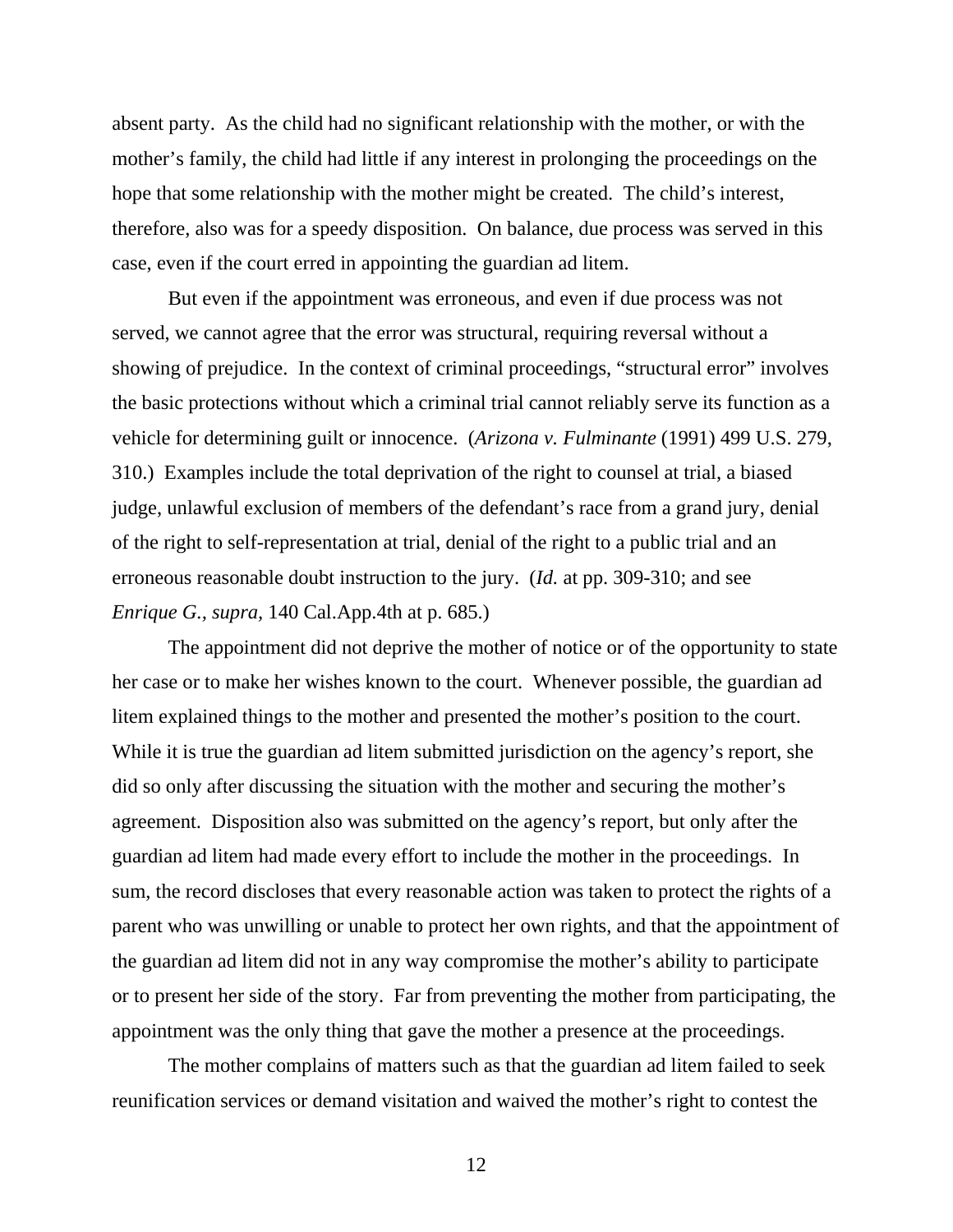agency's evidence without obtaining some countervailing and substantial benefit to the mother. It has been held "the guardian may not compromise fundamental rights, including the right to trial, without some countervailing and significant benefit." (*Christina B., supra,* 19 Cal.App.4th at p. 1454.) The holding presumes the existence of something with which to bargain. Here, however, the guardian ad litem had nothing. The court had ruled the mother was not entitled to reunification services. (See § 361.5, subd. (b)(13).) Without input from the mother, the guardian ad litem could state no grounds for resuming visitation. While the mother had the right to a contested hearing, her failure to respond to her attorney or to the guardian ad litem gave them nothing to assert at the hearing. A claim of prejudice cannot be predicated on a failure to mount meritless arguments or make fruitless demands. It also is noteworthy that the mother's complaint—that the guardian did not do enough—is inconsistent with her overall contention that the guardian should not have been appointed at all.

 The situation differs from those in cases such as *Sara D., supra*, 87 Cal.App.4th 661 and *Joann E.*, *supra*, 104 Cal.App.4th 347, where there was reason to believe the appointment of the guardian ad litem in some way prevented the parent from presenting evidence.**<sup>8</sup>** We also respectfully disagree with those courts, and with court in *Jessica G.*, *supra*, 93 Cal.App.4th 1180, to the extent they reason a deprivation of due process may or must be inferred when the guardian ad litem failed to produce evidence helpful to the

**<sup>8</sup>** In *Sara D.*, before the appointment of the guardian ad litem, the mother's attorney indicated three witnesses would appear on the mother's behalf at the jurisdictional hearing. After the appointment, the guardian ad litem and the mother's attorney submitted to jurisdiction without calling the witnesses. (*Sara D., supra,*  87 Cal.App.4th at p. 673.) In *Joann E.*, the record suggested the mother had a number of people whom she believed to be helpful witnesses, but after the appointment of the guardian ad litem, none of these people were subpoenaed and none testified. (*Joann E., supra,* 104 Cal.App.4th at p. 360.) The courts in each case expressed concern that the appointment of the guardians ad litem had in some way deprived the parents of evidence that might have been of aid to them. (*Sara D., supra*, at p. 673; *Joann E., supra,* at p. 360.) Here, the only "evidence" the guardian did not present was whatever was contained in the notes delivered to the guardian ad litem by the mother's friend, Ron. Without more, we will not presume the notes contained anything helpful to the mother's case.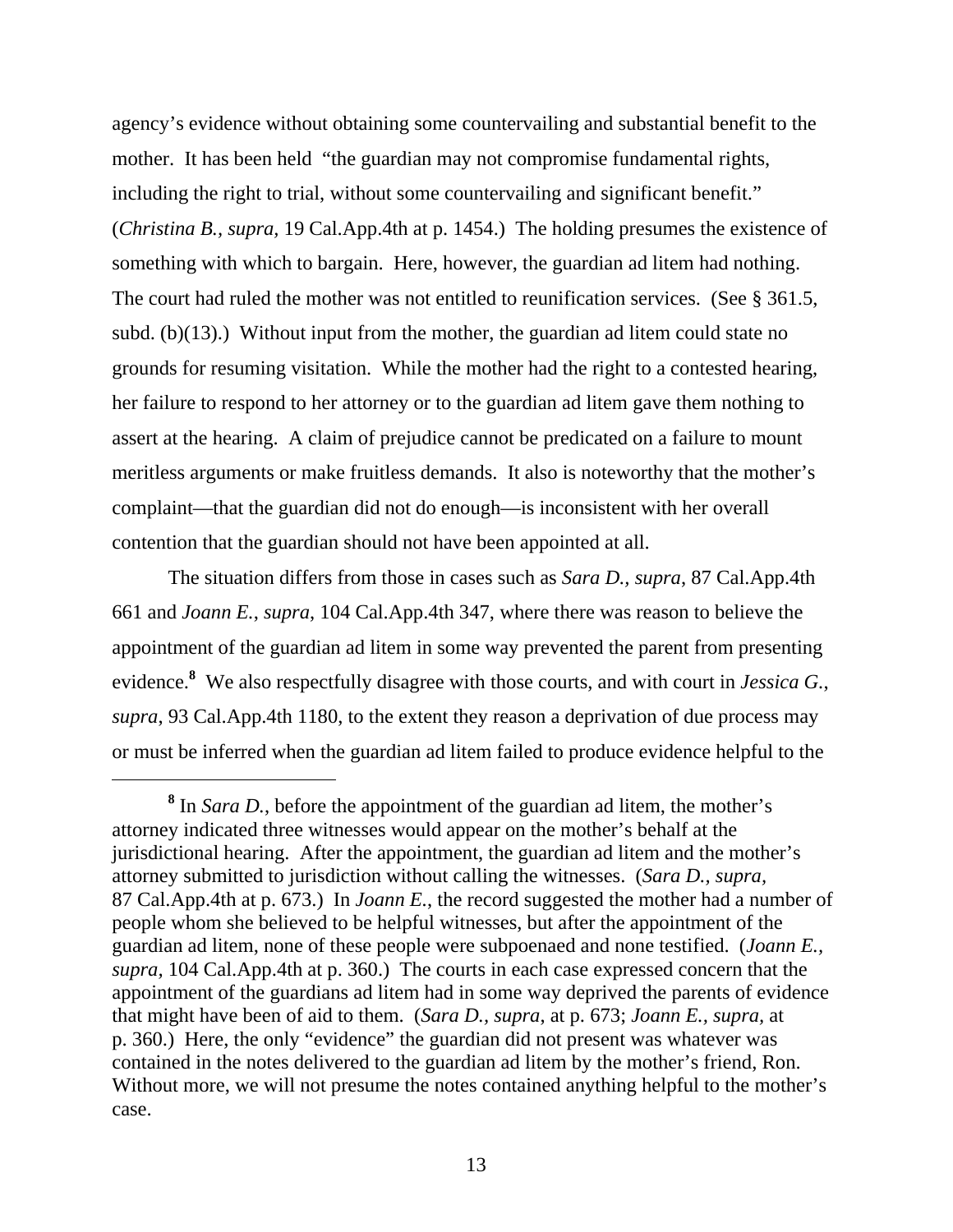parent's cause.**<sup>9</sup>** To presume the existence of such evidence on a silent record is to presume the guardian ad litem disregarded his or her responsibilities, and this we are unwilling to do.**<sup>10</sup>**

 In conclusion, there may be cases in which the appointment of a guardian ad litem has the effect of denying a parent a basic protection, but this is not one of them. The error, if any, was not structural and was harmless beyond a reasonable doubt.

#### **II.**

#### **Request for New Counsel**

 Mother contends the court erred in failing to conduct a *Marsden-*type hearing (*People v. Marsden* (1970) 2 Cal.3d 118) after she expressed dissatisfaction with her attorney, and after she later asked for a new attorney. In her opinion, the court should have inquired into the reasons for her dissatisfaction, but instead improperly rejected her request simply because she had a guardian ad litem.**<sup>11</sup>**

 $\overline{a}$ 

**<sup>10</sup>** If such evidence exists, and if the guardian ad litem in fact violated his or her duties by failing to obtain or produce it, there are grounds for attacking the proceedings either by way of a direct appeal where the evidence appears in the appellate record, or by way of extraordinary writ where it does not.

**<sup>11</sup>** At the initial hearing, on January 17, 2006, the mother's attorney stated that the mother had not cooperated with the attorney and had not met with her. The mother, who had agreed to the appointment of the attorney, asked if she could get a different attorney, suggesting Ms. Lansdowne. Ms. Lansdowne was appointed guardian ad litem, and the mother did not at that time renew her request for new counsel. At the section 366.26 selection and implementation hearing, the mother, through her attorney, requested a new attorney, a new guardian ad litem and a new judicial officer. The court did not rule on the request as if it were a formal motion. As to the request for a new attorney, the court stated, "The Court, so the record is clear, does not believe that at this point it should

<sup>&</sup>lt;sup>9</sup> In finding the appointment of a guardian ad litem was not harmless beyond a reasonable doubt, the court in *Jessica G.* held, "We do not know what Mother might have done or suggested to her attorney if the guardian ad litem had not been interposed. She may have had supportive witnesses to testify about her performance at programs and in support of a continued relationship with her daughters . . . or she may have suggested that she finally had rid of herself of [an abusive boyfriend] and experienced an improvement in her psychological prospects as a result; and she may have been able to suggest other evidence or leads. Or she may not have been able to offer anything helpful. We simply do not know." (*Jessica G., supra,* 93 Cal.App.4th at p. 1189.)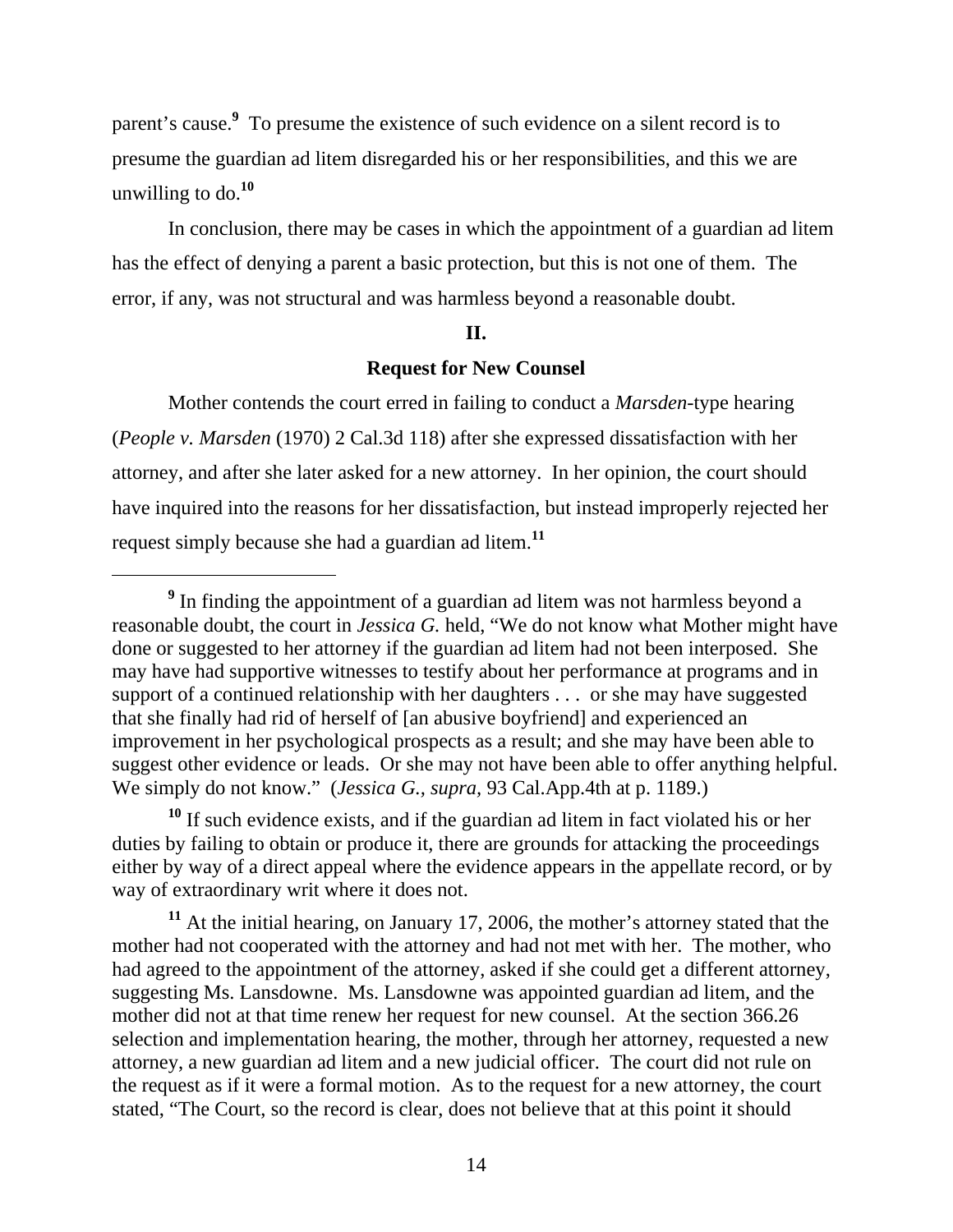Parties, such as the mother, who are represented by counsel at dependency proceedings are entitled to competent counsel. (§ 317.5; *In re Kristin H.* (1996) 46 Cal.App.4th 1635, 1662.) In connection with that right, there are times when the trial court should conduct a *Marsden-*type hearing to explore allegations of conflicts between a party and his or her attorney, or claims that counsel is not providing adequate representation. (See *In re James S.* (1991) 227 Cal.App.3d 930, 934-935 & fns. 12 & 13; and *In re Ann S.* (1982) 137 Cal.App.3d 148, 150.) The decision whether to permit a party to discharge appointed counsel and substitute another attorney is a matter within the trial court's discretion. But in order to exercise that discretion, the court must be cognizant of the grounds that prompted the request for new counsel. (*Marsden, supra,*  2 Cal.3d at p. 123.) "Thus, a judge who denies a motion for substitution of attorneys solely on the basis of his courtroom observations, despite a defendant's offer to relate specific instances of misconduct, abuses the exercise of his discretion to determine the competency of the attorney. A judicial decision made without giving a party an opportunity to present argument or evidence in support of his contention 'is lacking in all the attributes of a judicial determination.' " (*Id.* at p. 124.)

 We need not decide here whether a parent represented by a guardian ad litem is entitled to a *Marsden*-like hearing where the parent, but not the guardian ad litem, is unhappy with the attorney's representation. We also need not decide if the mother's expressed desire for a new attorney was sufficient to trigger further inquiry into the basis for her unhappiness.**<sup>12</sup>** A parent claiming inadequate representation is entitled to reversal only upon a showing of actual prejudice; i.e., that it is reasonably probable a result more favorable to the appealing party would have been reached in the absence of the asserted

entertain a request for *Marsden* hearing [*People v. Marsden*, *supra*, 2 Cal.3d 118] with regards to counsel, given its previous determination that a guardian ad litem was appropriate."

 $\overline{a}$ 

**<sup>12</sup>** The mother cites her suggestion at the January 17 hearing, "[M]aybe I could get a different person to represent me." At most, the record shows only that the mother did not or could not meet with the attorney, not that there was any kind of actual conflict between them.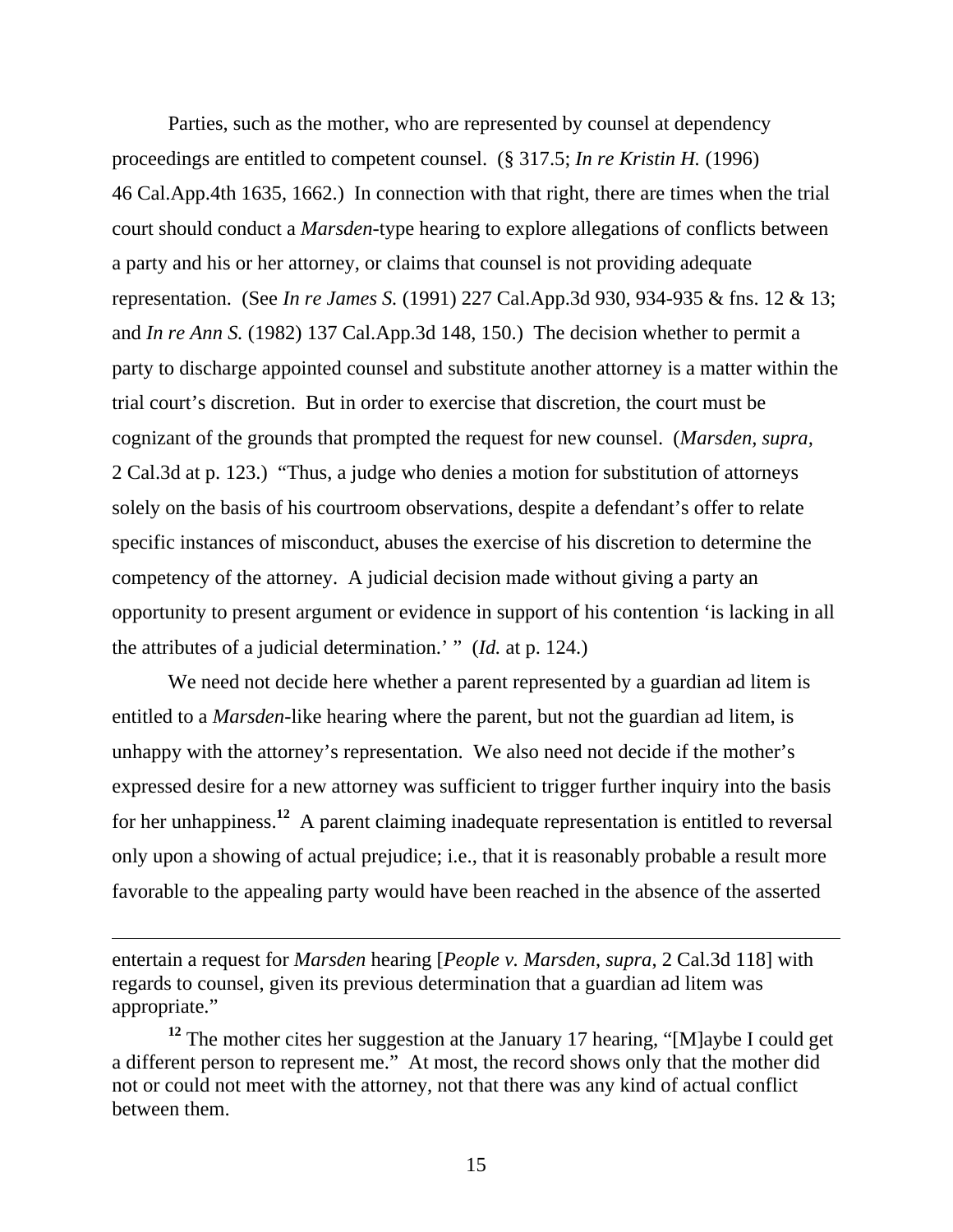error. (*In re Daisy D.* (2006) 144 Cal.App.4th 287, 292-293; *In re Melvin A.* (2000) 82 Cal.App.4th 1243, 1252-1253; *In re Kristin H.*, *supra*, 46 Cal.App.4th at pp. 1667- 1668.) The mother has made no such showing.

## **III.**

#### **Finding of Adoptability**

 The mother complains the court erred in finding, by clear and convincing evidence, that the child was adoptable—a necessary prerequisite to an order terminating parental rights. (§ 366.26, subd. (c)(1).) As she also acknowledges, the question on appeal is whether the juvenile court's ruling was supported by substantial evidence. (*In re Asia L.* (2003) 107 Cal.App.4th 498, 509.) We view the evidence in the light most favorable to the trial court's order, drawing every reasonable inference and resolving all conflicts in support of the judgment. (*In re Misako R.* (1991) 2 Cal.App.4th 538, 545.)

 The agency reported the child had been placed in the current foster home on May 12, 2006. The child had adjusted well to the home and was responding positively to all family members. Her foster parents wished to adopt her and the preliminary assessment indicated the family was a suitable adoptive family, committed to the adoption. The mother complains the prospective adoptive parents had not been assessed fully as of the time of the hearing, arguing that the evidence therefore fails to support a finding the child would be adopted by those parents. The court's task was to determine whether the child was adoptable, not whether any particular adoptive parents were suitable. (*In re Marina S.* (2005) 132 Cal.App.4th 158, 166.) While one couple's desire to adopt a child is merely an inference that others may want to adopt the child (*id.* at p. 165), the prospective parents' willingness to adopt generally indicates the child is likely to be adopted within a reasonable time either by the prospective parents or by some other family. (*Ibid.*, citing *In re Sarah M.* (1994) 22 Cal.App.4th 1642, 1650.)

 The mother cites *In re Salvador M.* (2005) 133 Cal.App.4th 1415. There, the maternal grandparents wished to adopt the child, but as is the situation here, a home study had not been completed as of the date of the selection and implementation hearing. (*Id.*  at p. 1418.) In finding the child to be adoptable, the trial court pointed out that the sibling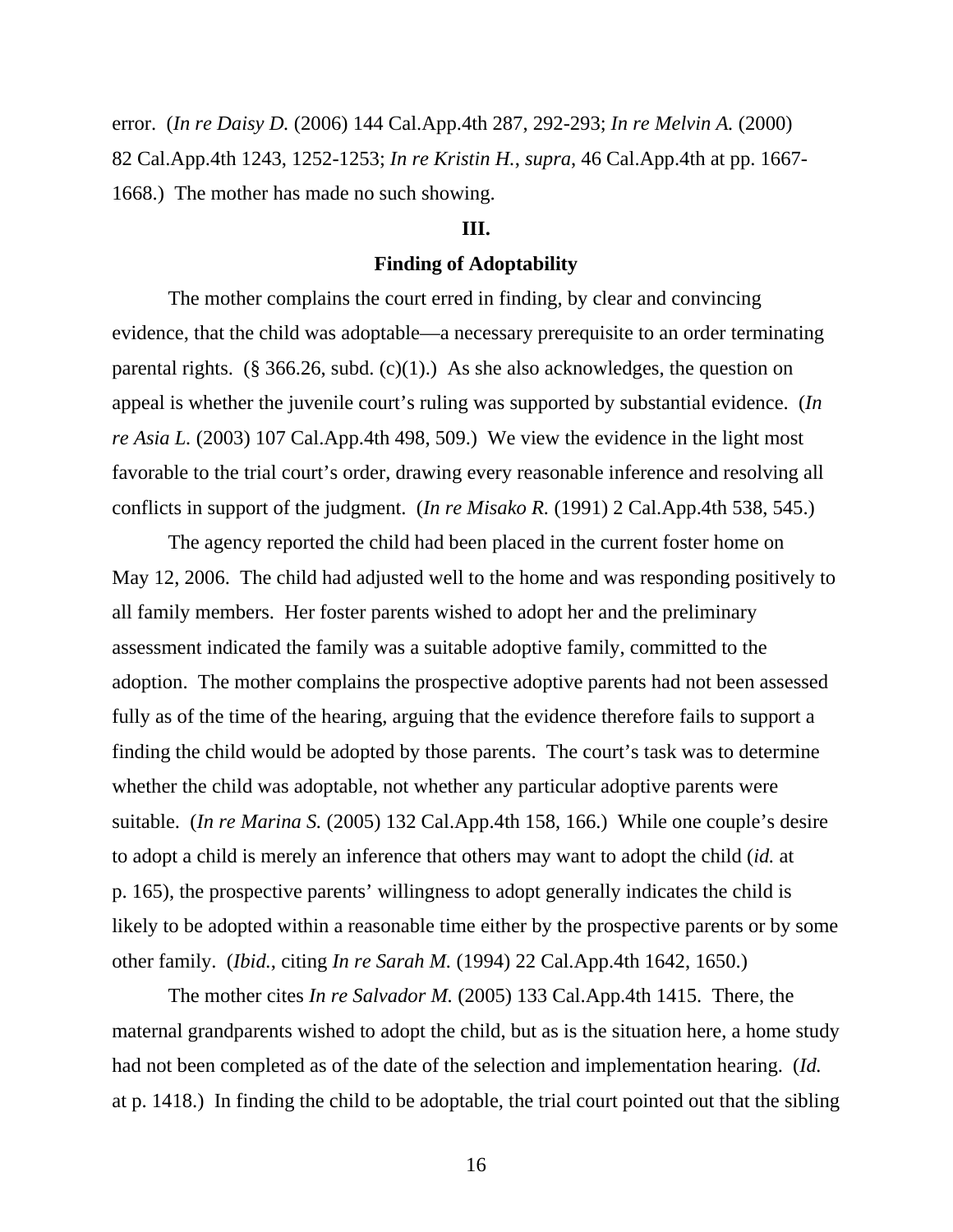bond exception to adoption (§ 366.26, subd. (c)(1)(E)) did not apply because the child's sibling already lived with the maternal grandparents. (*Id.* at p. 1419.) The court of appeal upheld the trial court's decision, relying in part on evidence that the home study later had been completed and approved. However, it criticized the trial court's ruling because it necessarily was based on the assumption the child would be adopted by his grandparents, when the validity of that assumption had not been determined. (*Id.* at p. 1422.) If the home study determined the grandparents' home was inappropriate, the sibling bond exception would be a roadblock to adoption by some other family. It followed that a finding that the child was adoptable by the grandparents could not establish the child generally was adoptable. That problem does not exist here where the court's finding of adoptability was not based on some special situation existing with the prospective parents, but on the fact that there *were* prospective parents.

#### **IV.**

## **The ICWA**

 On December 30, 2005, the mother signed a form reciting that as far as she knew, she had no Indian ancestry, but also apparently said something to the court indicating she might be of Cherokee heritage. The social worker later reported the mother had told her she was not of Native American ancestry. At the jurisdictional hearing, however, the mother asserted her maternal grandfather "is full, almost full-blooded Indian." The court therefore found the ICWA might apply.

 The ICWA requires notice to be sent to the Indian child's tribe. (25 U.S.C. § 1912(a).) California Rules of Court, rule 5.664(f)(3) requires notice to be sent to all tribes of which the child is a member or eligible for membership. Where the identity of the tribe is unknown, it is enough that the Bureau of Indian Affairs (BIA), as agent for the Secretary of the Interior, is notified. (*In re Edward H.* (2002) 100 Cal.App.4th 1, 4-6.)

 After the mother asserted her grandfather was of Native American ancestry, the agency's representative asked that the mother provide the names and identities of persons it could use in investigating the assertion. The mother's attorney agreed. On February 9, 2006, the social worker left a telephone message for the maternal grandmother, asking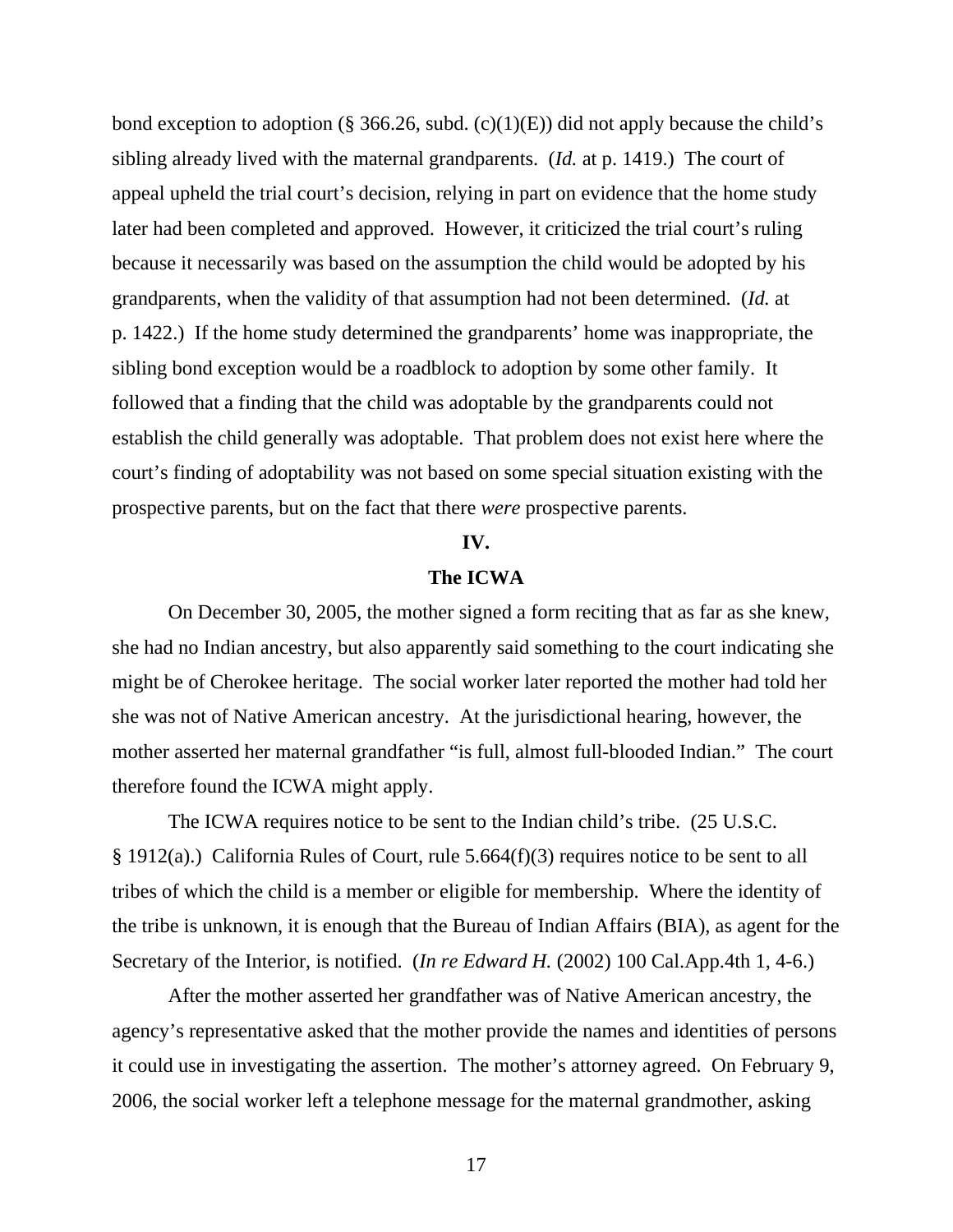her to contact the social worker to discuss the family's Native American heritage. As of March 20, 2006, neither the mother nor the maternal grandmother had contacted the social worker or provided any information on the mother's heritage. At the end of March 2006, the agency sent notice, by certified mail return receipt requested, to the BIA in Sacramento, California, using Form JV-135, "Notice of Involuntary Child Custody Proceedings for an Indian Child," and also to the Cherokee Nation in Tahlequah, Oklahoma. The form set forth the child's name and date of birth, the mother's name, the date of the mother's birth, the state of her birth, her current address and a former address. The agency also had contacted a maternal aunt, or possibly great-aunt, when the mother indicated she might be of Cherokee heritage, but had received no information from her as of the March 20 hearing.

 In its report for the July 2006 implementation and selection hearing, the agency reported it had collected family historical information from the mother's great-aunt, which it had then sent to the Cherokee Nation in Oklahoma. The agency attached a letter received from Richenda Kratky of the Indian Child Welfare Program, on a document bearing the seal of the Cherokee Nation. The letter asserted that the Indian Child Welfare Program had examined the tribal records for the child and had been unable to trace the child in its records through the adult relatives listed by the agency. The BIA had not responded to the agency's inquiry. In the absence of other evidence that the ICWA applies, the lack of a determinative response within a reasonable time, but not less than 60 days, supports a finding the act does not apply. (Cal. Rules of Court, rule 5.664(f)(6).) On this evidence, the court ruled the ICWA did not apply.

 The mother complains the agency notified only the Cherokee Nation, when there also are two other federally registered Cherokee tribes. The record does not reveal why the agency chose to write only to the Cherokee Nation. In all events, providing proper notice to some but not all possible tribes in which a dependent might be eligible for membership does not violate the ICWA, provided the agency also gives proper notice to the BIA. (*Edward H., supra,* 100 Cal.App.4th at pp. 4-5.) In *In re Edward H.,* for example, the parent stated a belief that he belonged to the Choctaw Tribe out of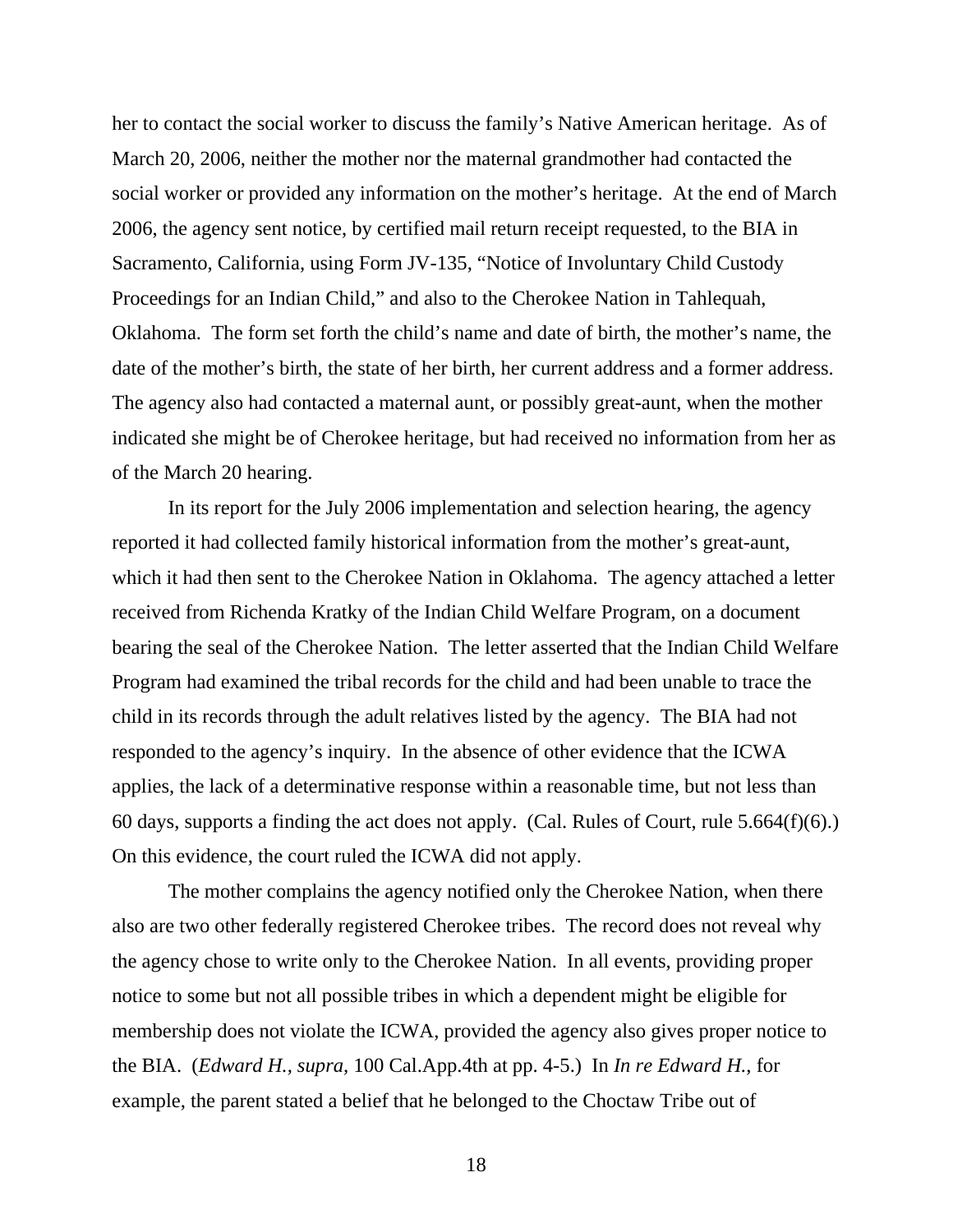Arkansas. The agency sent notice to two of the three federally recognized Choctaw Tribes, even though neither was located in Arkansas, but also sent notice to the BIA. The court found the notice to have been sufficient, pointing out that under this state's rules of court, a determination by the BIA that a child is or is not Native American is conclusive. (*Id.* at p. 5; see Cal. Rules of Court, rule 5.664(g)(4).)

 The mother complains the agency's notice was defective because it misstated the mother's address and because it stated the information was sought for a "special/interim hearing," rather than for a "selection and implementation hearing" or a "permanency" hearing." These errors were harmless as they could have had no effect on the ability of the BIA or the Cherokee Nation to determine whether the child was eligible for tribal membership. The mother complains the notice was sent to the "Cherokee Nation," rather than to the "Cherokee Nation of Oklahoma, ICWA Representative," listed in the federal registry. In her reply brief, the mother further asserts it cannot be assumed the Cherokee Nation received actual notice simply because a responsive letter was written on Cherokee Nation letterhead by a person who held himself or herself out to be entitled to speak for the tribe's Indian Child Welfare Program. She notes the record does not contain a return receipt from the Cherokee Nation, suggesting that it therefore was not shown the Cherokee Nation actually received the notice. That notice was sent to the Cherokee Nation, and that a response to the letter was made by a person holding himself or herself out to be the proper agent, supports an inference the proper agent received actual notice.

The situation differs from that in *In re H. A.* (2002) 103 Cal.App.4th 1206, where the evidence of a tribe's response consisted solely of the social worker's report. The social worker misnamed the tribe. He asserted he sent notice to the tribal health clinic, when he should have sent notice to tribe's chairperson or agent for service of process. He claimed to have received a responsive letter from a person he identified as the tribe's enrollment committee chairman. He paraphrased the response in a manner that raised concerns about the purported enrollment chairman's authority to speak on behalf of the tribe, his statements were unclear and contained inconsistencies and, while suggesting the children were not enrolled members, did not establish they were not nor could they be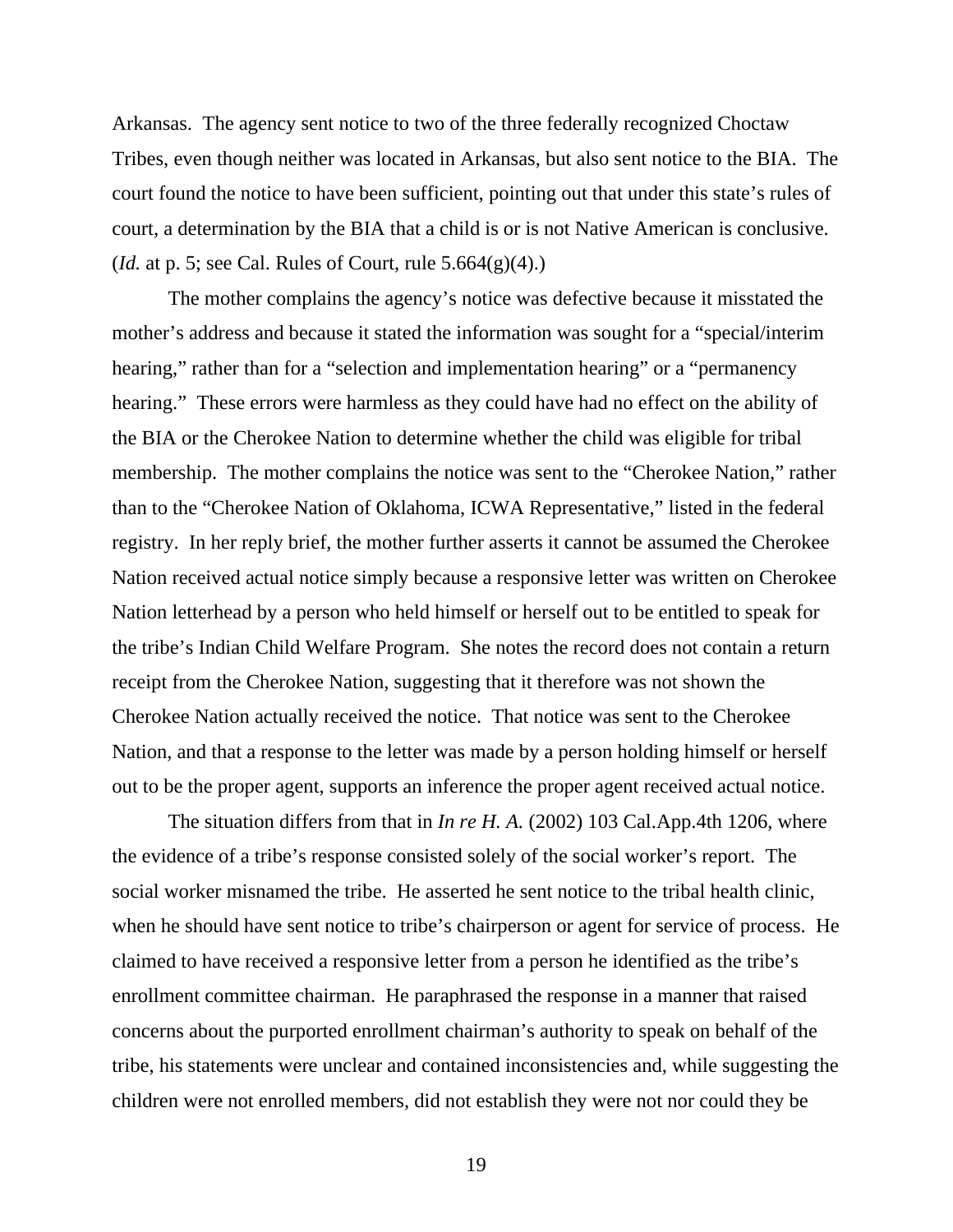members of the tribe. (*Id.* at pp. 1213-1214; and see *Asia L.*, *supra*, 107 Cal.App.4th at pp. 508-509 [failure to submit actual documentation not harmless despite agency's report on responses to notices when the record reflected notices were not sent to agents designated for service of process].) Here, in contrast, the actual response from the Cherokee Nation was attached to the agency's report.

 Finally, the mother complains the agency did not provide the BIA with all the evidence it had. She points out the mother had asserted her grandfather was a Cherokee Indian and her maternal aunt was a member of the Cherokee Tribe, but neither individual's name or circumstances were included in the report. She also complains that the Form JV-135 sent in March 2006, and contained in the record, does not include names referred to in the letter from the Cherokee Nation as the names of the child's maternal grandmother and of a person with an unknown relationship to the child. The record reflects that the agency attempted to obtain additional information from the mother and the maternal grandmother, and a maternal aunt or great-aunt, but had received no information from them by the end of March 2006, when it sent Form JV-135 to the BIA and to the Cherokee Nation. The agency cannot be faulted for failing to include information it had been unable to obtain from the mother or her family members. Apparently, the agency later received some additional information, which it sent on to the Cherokee Nation. It is not clear from the record whether the information was or was not sent to the BIA. It would have been better had the agency updated the information it sent to the BIA, or had it submitted unequivocal evidence it sent the information to the BIA. Still, the record establishes the notice to the BIA contained all the information the agency had and reasonably was able to obtain by the end of March 2006, when the case was set for the selection and implementation hearing. No more was required.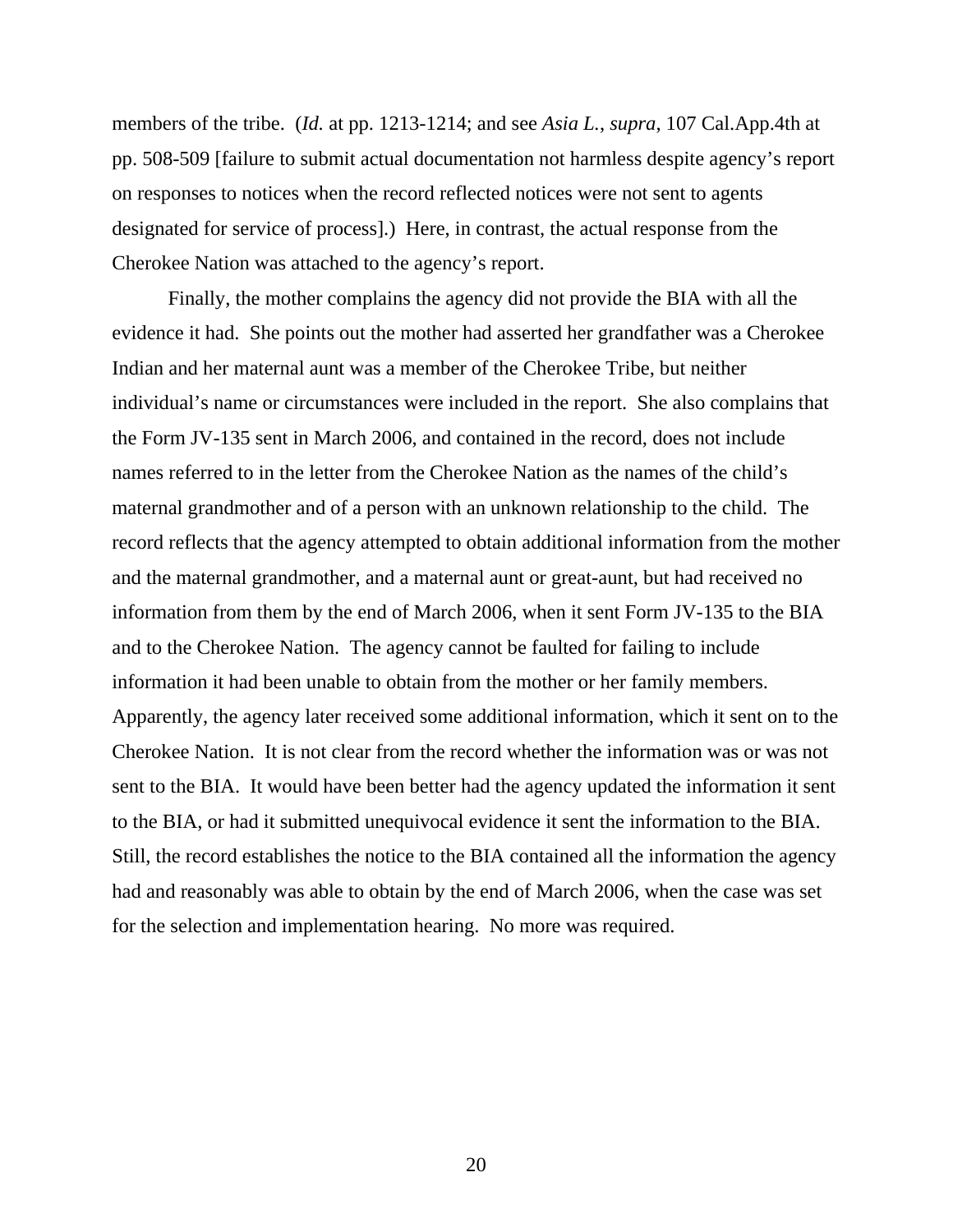# **CONCLUSION**

 The order terminating the mother's parental rights and ordering a permanent plan of adoption is affirmed.

 $\frac{1}{\sqrt{2}}$  , and the contract of the contract of the contract of the contract of the contract of the contract of the contract of the contract of the contract of the contract of the contract of the contract of the contra

STEIN, Acting P. J.

We concur:

SWAGER, J.

\_\_\_\_\_\_\_\_\_\_\_\_\_\_\_\_\_\_\_\_\_\_\_\_\_

\_\_\_\_\_\_\_\_\_\_\_\_\_\_\_\_\_\_\_\_\_\_\_\_\_ MARGULIES, J.